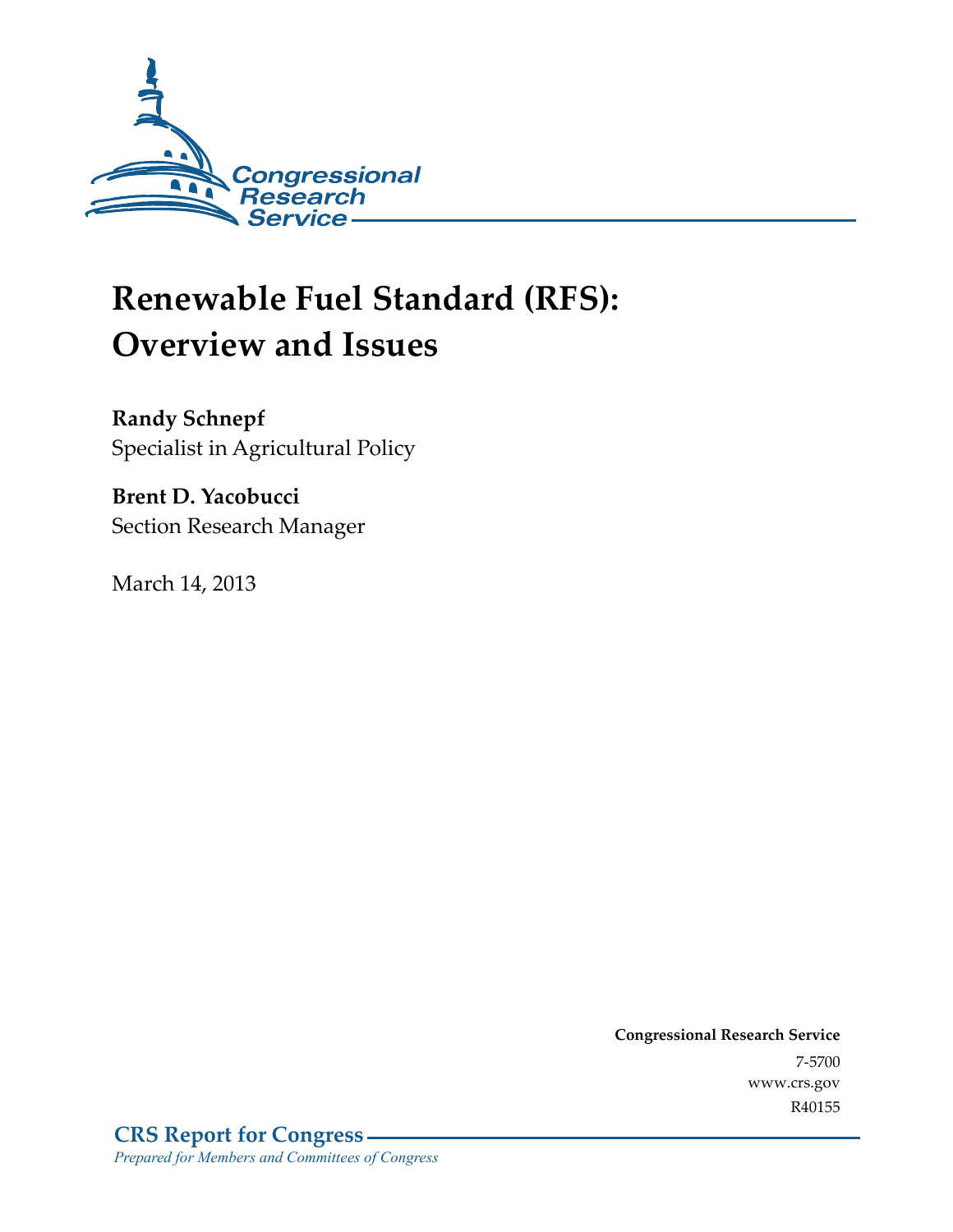# **Summary**

Federal policy has played a key role in the emergence of the U.S. biofuels industry. Policy measures include minimum renewable fuel usage requirements, blending and production tax credits, an import tariff, loans and loan guarantees, and research grants. One of the more prominent forms of federal policy support is the Renewable Fuel Standard (RFS)—whereby a minimum volume of biofuels is to be used in the national transportation fuel supply each year. This report describes the general nature of the RFS mandate and its implementation, and outlines some emerging issues related to the continued growth of U.S. biofuels production needed to fulfill the expanding RFS mandate, as well as the emergence of potential unintended consequences of this rapid expansion.

Congress first established the RFS with the enactment of the Energy Policy Act of 2005 (EPAct, P.L. 109-58). This initial RFS (referred to as RFS1) mandated that a minimum of 4 billion gallons be used in 2006, rising to 7.5 billion gallons by 2012. Two years later, the Energy Independence and Security Act of 2007 (EISA, P.L. 110-140) greatly expanded the biofuel mandate volumes and extended the date through 2022. The expanded RFS (referred to as RFS2) required the annual use of 9 billion gallons of biofuels in 2008, rising to 36 billion gallons in 2022, with at least 16 billion gallons from cellulosic biofuels, and a cap of 15 billion gallons for corn-starch ethanol.

In addition to the expanded volumes and extended date, RFS2 has three important distinctions from RFS1. First, the total renewable fuel requirement is divided into four separate, but nested categories—total renewable fuels, advanced biofuels, biomass-based diesel, and cellulosic biofuels—each with its own volume requirement. Second, biofuels qualifying under each category must achieve certain minimum thresholds of lifecycle greenhouse gas (GHG) emission reductions, with certain exceptions applicable to existing facilities. Third, all renewable fuel must be made from feedstocks that meet an amended definition of renewable biomass, including certain land use restrictions.

The Environmental Protection Agency (EPA) is responsible for establishing and implementing regulations to ensure that the nation's transportation fuel supply contains the mandated biofuels volumes. EPA's initial regulations for administering RFS1 (issued in April 2007) established detailed compliance standards for fuel suppliers, a tracking system based on renewable identification numbers (RINs) with credit verification and trading, special treatment of small refineries, and general waiver provisions. EPA rules for administering RFS2 (issued in February 2010) built upon the earlier RFS1 regulations and include specific deadlines for announcing annual standards, as well as greater specificity on potential waiver requests and RIN oversight.

Over the long term, the RFS is likely to play a dominant role in the development of the U.S. biofuels sector, but with considerable uncertainty regarding potential spillover effects in other markets and on other important policy goals. Emerging resource constraints related to the rapid expansion of U.S. corn ethanol production have provoked questions about its long-run sustainability and the possibility of unintended consequences in other markets as well as on the environment. Questions also exist about the ability of the U.S. biofuels industry to meet the expanding mandate for biofuels from non-corn sources such as cellulosic biomass materials, whose production capacity has been slow to develop, or biomass-based biodiesel, which remains expensive to produce owing to the relatively high prices of its feedstocks. Finally, considerable uncertainty remains regarding the development of the infrastructure capacity (e.g., trucks, pipelines, pumps, etc.) needed to deliver the expanding biofuels mandate to consumers.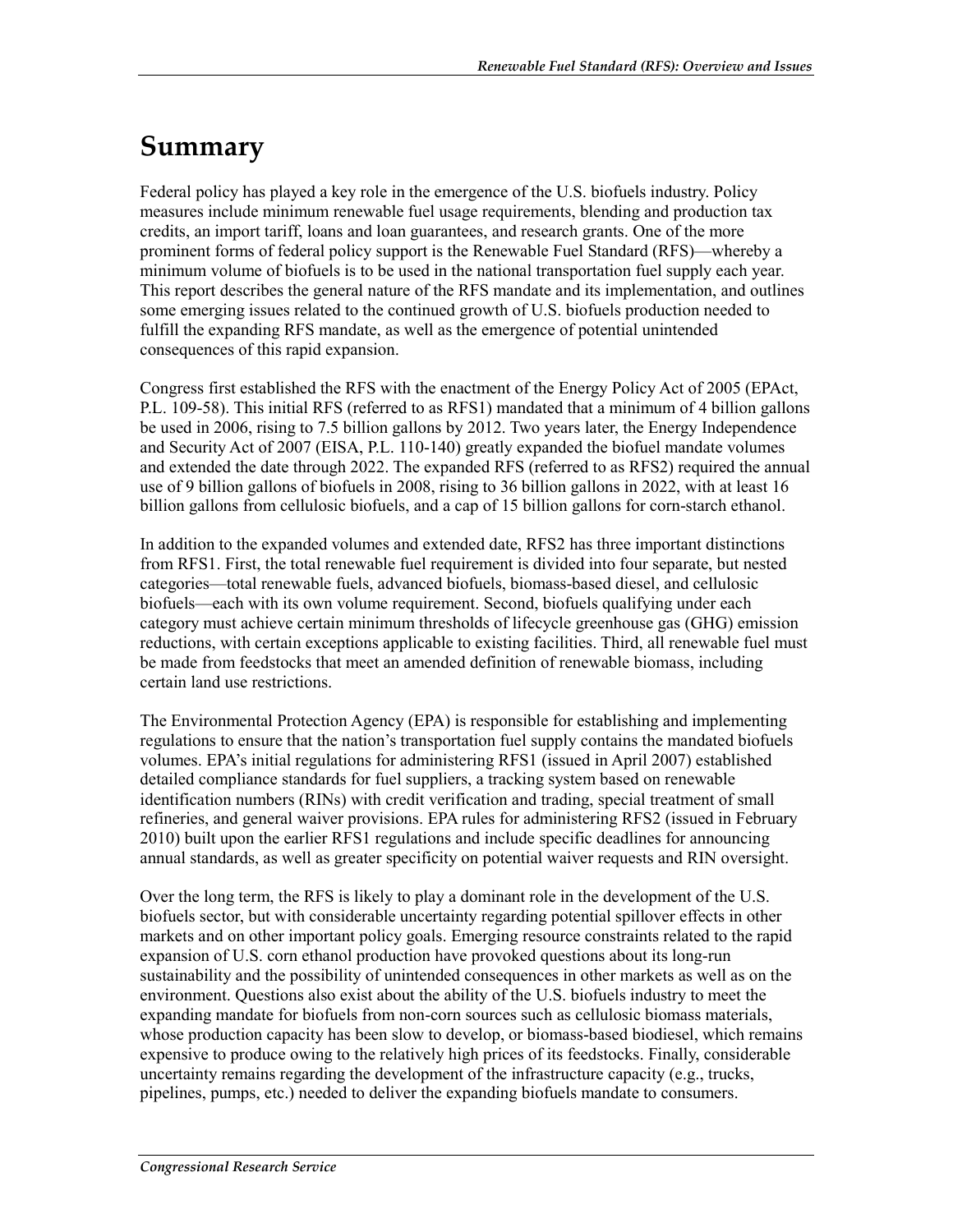# Contents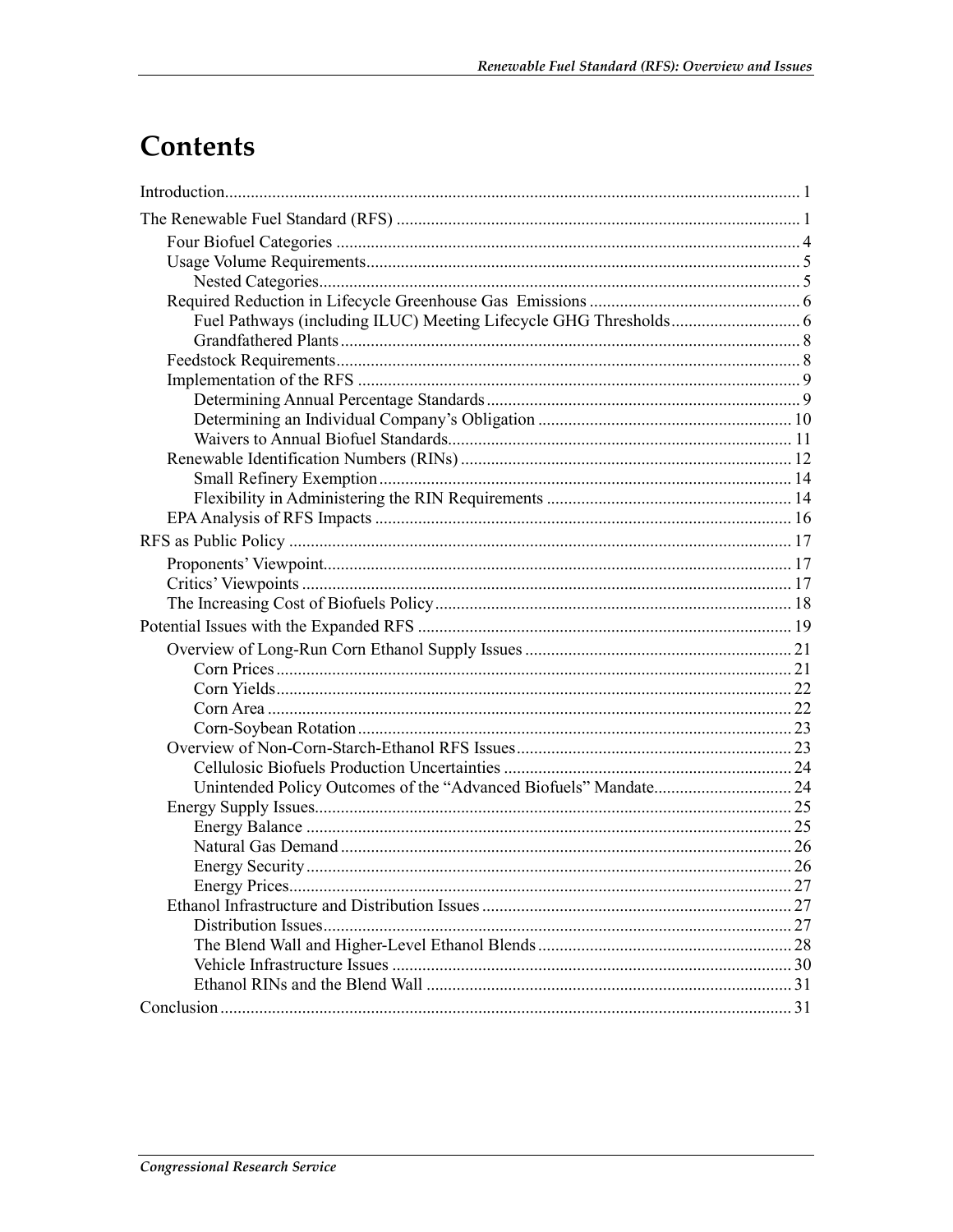## **Figures**

| Figure 1. Renewable Fuels Standard (RFS2) vs. U.S. Biofuel Production Since 1995       |  |
|----------------------------------------------------------------------------------------|--|
|                                                                                        |  |
| Figure 3. Ethanol Uses an Increasing Share of U.S. Corn Production, Particularly Since |  |
|                                                                                        |  |
|                                                                                        |  |
|                                                                                        |  |

## **Tables**

| Table 3. Qualifying Fuel Pathways for Lifecycle GHG Emissions by Biofuel Category |  |
|-----------------------------------------------------------------------------------|--|
|                                                                                   |  |
|                                                                                   |  |

## **Contacts**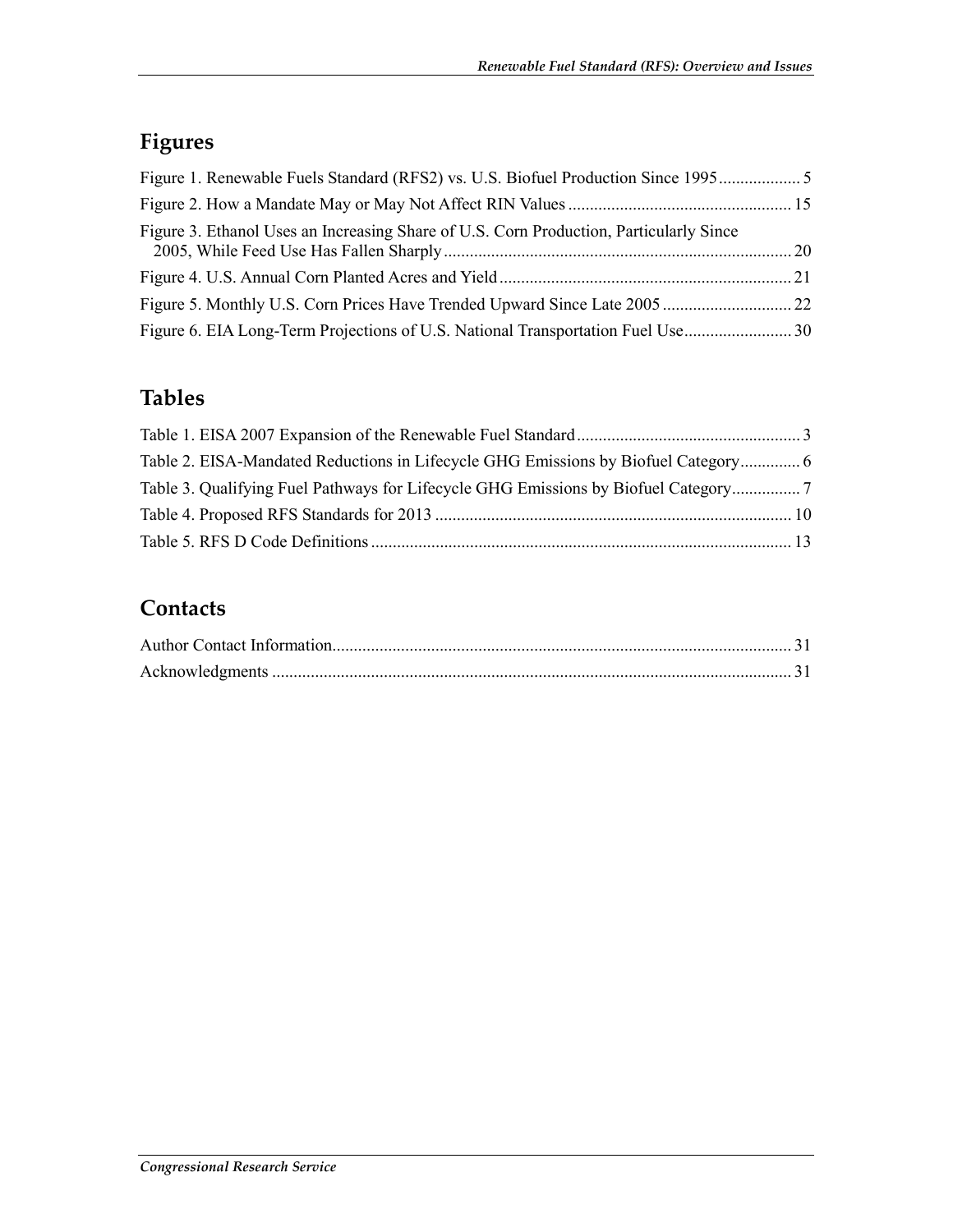# **Introduction**

Increasing dependence on foreign sources of crude oil, concerns over global climate change, and the desire to promote domestic rural economies have raised interest in renewable biofuels as an alternative to petroleum in the U.S. transportation sector. In response to this interest, U.S. policymakers have enacted an increasing variety of policies, at both the state and federal levels, to directly support U.S. biofuels production and use (although some of these policies have expired).<sup>1</sup> Policy measures have included blending and production tax credits to lower the cost of biofuels to end users, an import tariff to protect domestic ethanol from cheaper foreign-produced ethanol, research grants to stimulate the development of new biofuels technologies, loans and loan guarantees to facilitate the development of biofuels production and distribution infrastructure, and, perhaps most important, minimum usage requirements to guarantee a market for biofuels irrespective of their cost.<sup>2</sup> As a result of expanding policy support, biofuels (primarily corn-based ethanol and biodiesel) production has grown significantly (up over 600%) since the early 2000s. However, despite the rapid growth, U.S. biofuels consumption remains small as a component of U.S. motor fuels, comprising about 5.7% of total transportation fuel consumption (on a gasolineequivalent basis) in  $2012<sup>3</sup>$ 

Initially, the most significant federal programs for supporting biofuels were tax credits for the production or blending of ethanol and biodiesel into the nation's fuel supply. However, under the Renewable Fuel Standard (RFS)—first established in 2005, then greatly expanded in 2007 (as described below)—Congress mandated biofuels use. In the long term, the expanded RFS usage mandate is likely to prove more significant than tax incentives in promoting the use of these fuels.

This report focuses specifically on the RFS. It describes the general nature of the biofuels RFS and its implementation, and outlines some of the emerging issues related to the sustainability of the continued growth in U.S. biofuels production needed to fulfill the expanding RFS mandate, as well as the emergence of potential unintended consequences of this rapid expansion. This report does not address the broader public policy issue of how best to support U.S. energy policy.

# **The Renewable Fuel Standard (RFS)**

Congress first established a Renewable Fuel Standard (RFS)—a mandatory minimum volume of biofuels to be used in the national transportation fuel supply—in 2005 with the enactment of the Energy Policy Act of 2005 (EPAct, P.L. 109-58). The initial RFS (referred to as RFS1) mandated that a minimum of 4 billion gallons of renewable fuel be used in the nation's gasoline supply in 2006, and that this minimum usage volume rise to 7.5 billion gallons by 2012 (**Table 1**). Two years later, the Energy Independence and Security Act of 2007 (EISA, P.L. 110-140) superseded and greatly expanded the biofuels mandate to 36 billion gallons by 2022. In addition to gasoline, the expanded RFS (referred to as RFS2) applies to most transportation fuel used in the United

<sup>1</sup> <sup>1</sup> For more information, see CRS Report R41282, *Agriculture-Based Biofuels: Overview and Emerging Issues.* 

<sup>2</sup> For more information on incentives (both tax and non-tax) for biofuels, see CRS Report R42566, *Alternative Fuel and Advanced Vehicle Technology Incentives: A Summary of Federal Programs*.

 $3$  In gasoline-equivalent shares with 7.3% for ethanol and 2.1% for biodiesel. CRS estimates based on data from Energy Information Agency (EIA), Department of Energy (DOE).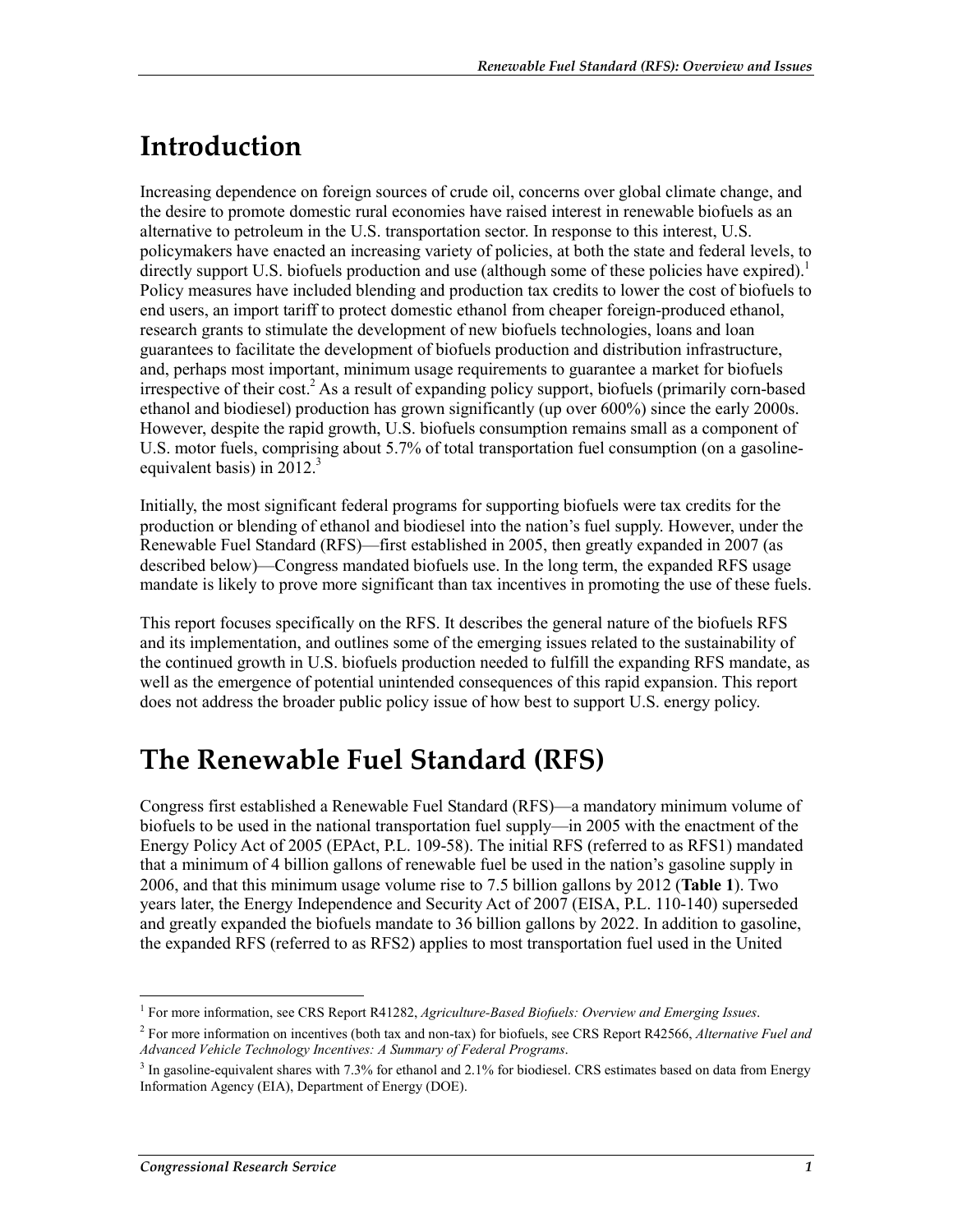States—including diesel fuel intended for use in highway motor vehicles, non-road, locomotive, and marine diesel (MVNRLM).4

RFS2 directly supports U.S. biofuels production by providing a mandatory market for qualifying biofuels—fuel blenders must incorporate minimum volumes of biofuels in their annual transportation fuel sales irrespective of market prices. By guaranteeing a market for biofuels, RFS2 substantially reduces the risk associated with biofuels production, thus providing an indirect subsidy for capital investment in the construction of biofuels plants. As such, the expanding RFS is expected to continue to stimulate growth of the biofuels industry.

EISA was passed on December 19, 2007, and EPA issued its final rule to implement and administer the RFS2 on February 3,  $2010$ .<sup>5</sup> The new rule builds upon the earlier rule for RFS1. However, there are four major distinctions between RFS1 and RFS2:

- First and foremost, RFS2 increases the mandated usage volumes and extends the time frame over which the volumes ramp up through at least 2022 (**Table 1**).
- Second, RFS2 subdivides the total renewable fuel requirement into four separate but nested categories—total renewable fuels, advanced biofuels, biomass-based diesel, and cellulosic biofuels—each with its own volume requirement or standard (described below).
- Third, biofuels qualifying under each nested RFS2 category must achieve certain minimum thresholds of lifecycle greenhouse gas (GHG) emission performance, with exceptions applicable to facilities existing or under construction when EISA was enacted (Table 2).<sup>6</sup>
- Fourth, under RFS2 all renewable fuel must be made from feedstocks that meet a revised definition of renewable biomass, including certain land use restrictions.<sup>7</sup>

The RFS is administered by the Environmental Protection Agency (EPA).<sup>8</sup> EPA issued its final rule for administering RFS1 in April 2007.<sup>9</sup> This rule established detailed compliance standards for fuel suppliers, a tracking system based on renewable identification numbers (RINs) with credit verification and trading, provisions for treatment of small refineries, and general waiver provisions. EPA rules for administering RFS2 (issued in February 2010) built upon the earlier RFS1 regulations and include specific deadlines for announcing annual standards, as well as greater specificity on potential waiver requests and RIN oversight.

<sup>&</sup>lt;sup>4</sup> Heating oil, jet fuel, and fuels for ocean-going vessels are excluded from RFS2's national transportation fuel supply; however, renewable fuels used for these purposes may count towards the RFS2 mandates. EPA, 40 C.F.R. Part 80, "Regulation of Fuels and Fuel Additives: Changes to Renewable Fuel Standard Program, Final Rule," Feb. 3, 2010.

<sup>5</sup> Ibid.

<sup>6</sup> CRS Report R40460, *Calculation of Lifecycle Greenhouse Gas Emissions for the Renewable Fuel Standard (RFS)*.

<sup>7</sup> CRS Report R40529, *Biomass: Comparison of Definitions in Legislation Through the 112th Congress*.

<sup>&</sup>lt;sup>8</sup> For more information, see the section "Implementation of the RFS" later in this report.

<sup>&</sup>lt;sup>9</sup> "Renewable Fuels: Regulations & Standards," EPA's online chronicle of RFS rule making, available at http://www.epa.gov/otaq/renewablefuels/regulations.htm.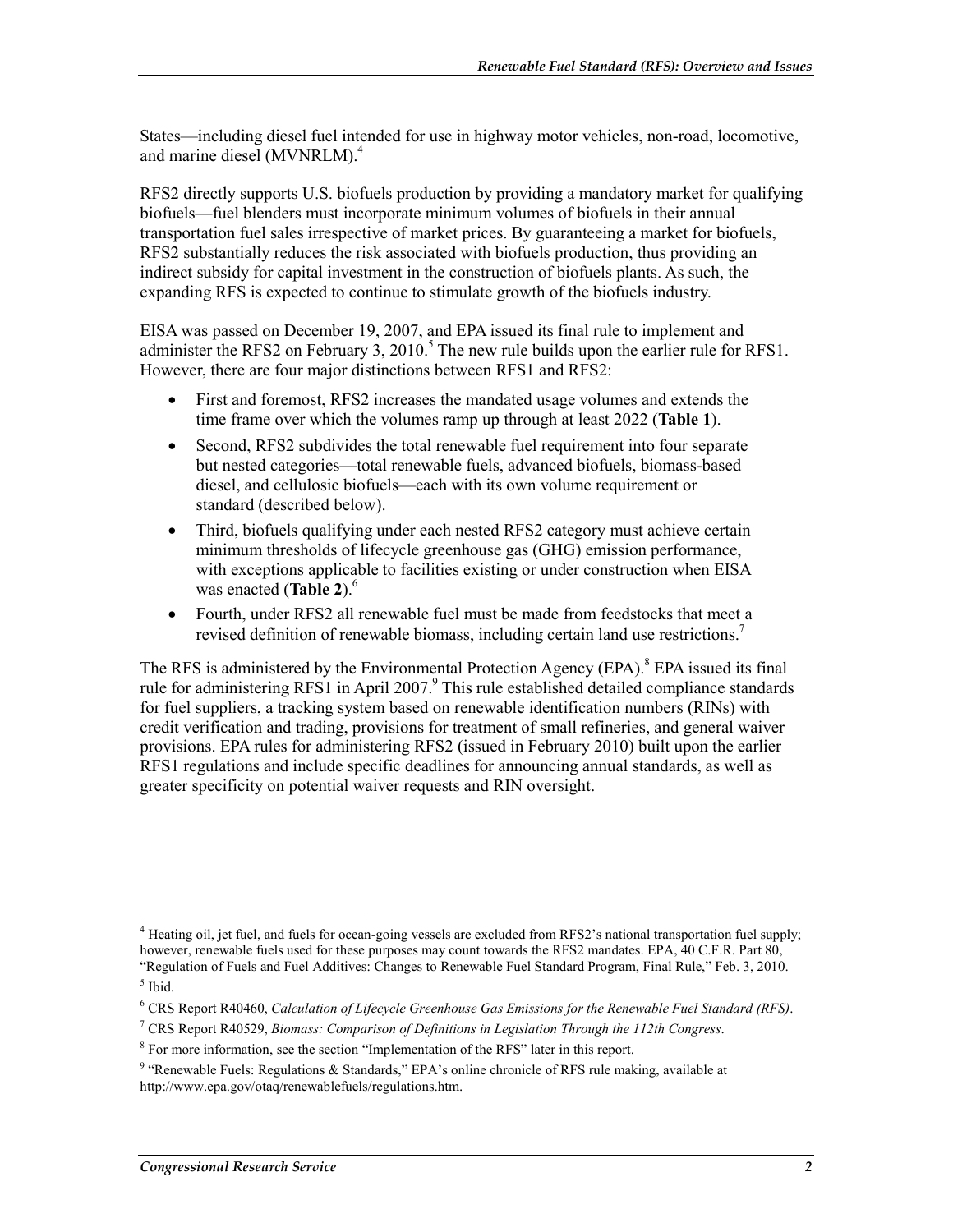|      |                                | <b>RFS2</b> biofuel mandate        |                                    |                           |                      |                                      |                    |
|------|--------------------------------|------------------------------------|------------------------------------|---------------------------|----------------------|--------------------------------------|--------------------|
|      | <b>RFSI</b><br>biofuel         |                                    | Cap on                             |                           |                      | Portion to be from advanced biofuels |                    |
| Year | mandate<br>in EPAct<br>of 2005 | <b>Total</b><br>renewable<br>fuels | corn starch-<br>derived<br>ethanol | Total non-<br>corn starch | <b>Cellulosic</b>    | <b>Biomass-</b><br>based diesel      | Other <sup>a</sup> |
| 2006 | 4.0                            |                                    |                                    |                           |                      |                                      |                    |
| 2007 | 4.7                            |                                    |                                    |                           |                      |                                      |                    |
| 2008 | 5.4                            | 9.00                               | 9.0                                | 0.00                      | 0.00                 | 0.00                                 | 0.00               |
| 2009 | 6.1                            | 11.10                              | 10.5                               | 0.60                      | 0.00                 | 0.00                                 | 0.10               |
| 2010 | 6.8                            | 12.95                              | 12.0                               | 0.95                      | 0.0065 <sup>b</sup>  | 1.15c                                | 0.29               |
| 2011 | 7.4                            | 13.95                              | 12.6                               | 1.35                      | 0.006d               | 0.80                                 | 0.54               |
| 2012 | 7.5                            | 15.20                              | 13.2                               | 2.00                      | 0.00e                | 1.00                                 | 1.00               |
| 2013 | 7.6 (est.)                     | 16.55                              | 13.8                               | 2.75                      | $0.014$ <sup>f</sup> | 1.28 <sup>f</sup>                    | 1.46               |
| 2014 | 7.7 (est.)                     | 18.15                              | 14.4                               | 3.75                      | 1.75                 | g                                    | 1.00               |
| 2015 | 7.8 (est.)                     | 20.50                              | 15.0                               | 5.50                      | 3.00                 | g                                    | 1.50               |
| 2016 | 7.9 (est.)                     | 22.25                              | 15.0                               | 7.25                      | 4.25                 | g                                    | 2.00               |
| 2017 | 8.1 (est.)                     | 24.00                              | 15.0                               | 9.00                      | 5.50                 | g                                    | 2.50               |
| 2018 | 8.2 (est.)                     | 26.00                              | 15.0                               | 11.00                     | 7.00                 | g                                    | 3.00               |
| 2019 | 8.3 (est.)                     | 28.00                              | 15.0                               | 13.00                     | 8.50                 | g                                    | 3.50               |
| 2020 | 8.4 (est.)                     | 30.00                              | 15.0                               | 15.00                     | 10.50                | g                                    | 3.50               |
| 2021 | 8.5 (est.)                     | 33.00                              | 15.0                               | 18.00                     | 13.50                | g                                    | 3.50               |
| 2022 | 8.6 (est.)                     | 36.00                              | 15.0                               | 21.00                     | 16.00                | g                                    | 4.00               |
| 2023 |                                | h                                  | h                                  | h                         | h                    | h                                    | h                  |

#### **Table 1. EISA 2007 Expansion of the Renewable Fuel Standard**

(in billions of gallons)

**Source:** RFS1 is from EPAct (P.L. 109-58), Section 1501; RFS2 is from EISA (P.L. 110-140), Section 202.

- a. "Other" advanced biofuels is a residual category left over after the ethanol-equivalent gallons of cellulosic and biodiesel biofuels are subtracted from the "Total" advanced biofuels mandate.
- b. The initial EISA cellulosic biofuels mandate for 2010 was for 100 million gallons. On February 3, 2010, EPA revised this mandate downward to 6.5 million ethanol-equivalent gallons.
- c. The biomass-based diesel mandate for 2010 combines the original EISA mandate of 0.65 billion gallons (bgals) with the 2009 mandate of 0.5 bgals.
- d. The initial RFS for cellulosic biofuels for 2011 was 250 million gallons. In November 2010 EPA revised this mandate downward to 6.0 million ethanol-equivalent gallons.
- e. The initial RFS for cellulosic biofuels for 2012 was 500 million gallons. In December 2011 EPA revised this mandate downward to 10.45 million ethanol-equivalent gallons. In January 2013, the U.S. Court of Appeals for D.C. vacated EPA's initial cellulosic mandate for 2012 and remanded EPA to replace it with a revised mandate. On February 28, 2013, EPA dropped the 2012 RFS for cellulosic biofuels to zero.
- f. The initial 2013 cellulosic RFS was 1 bgals. In January 2013, EPA revised this mandate to 14 million ethanolequivalent gals. The 2013 biodiesel mandate was revised upwards from 1 bgals to 1.28 bgals actual volume.
- g. To be determined by EPA through a future rulemaking, but no less than 1.0 billion gallons.
- h. To be determined by EPA through a future rulemaking.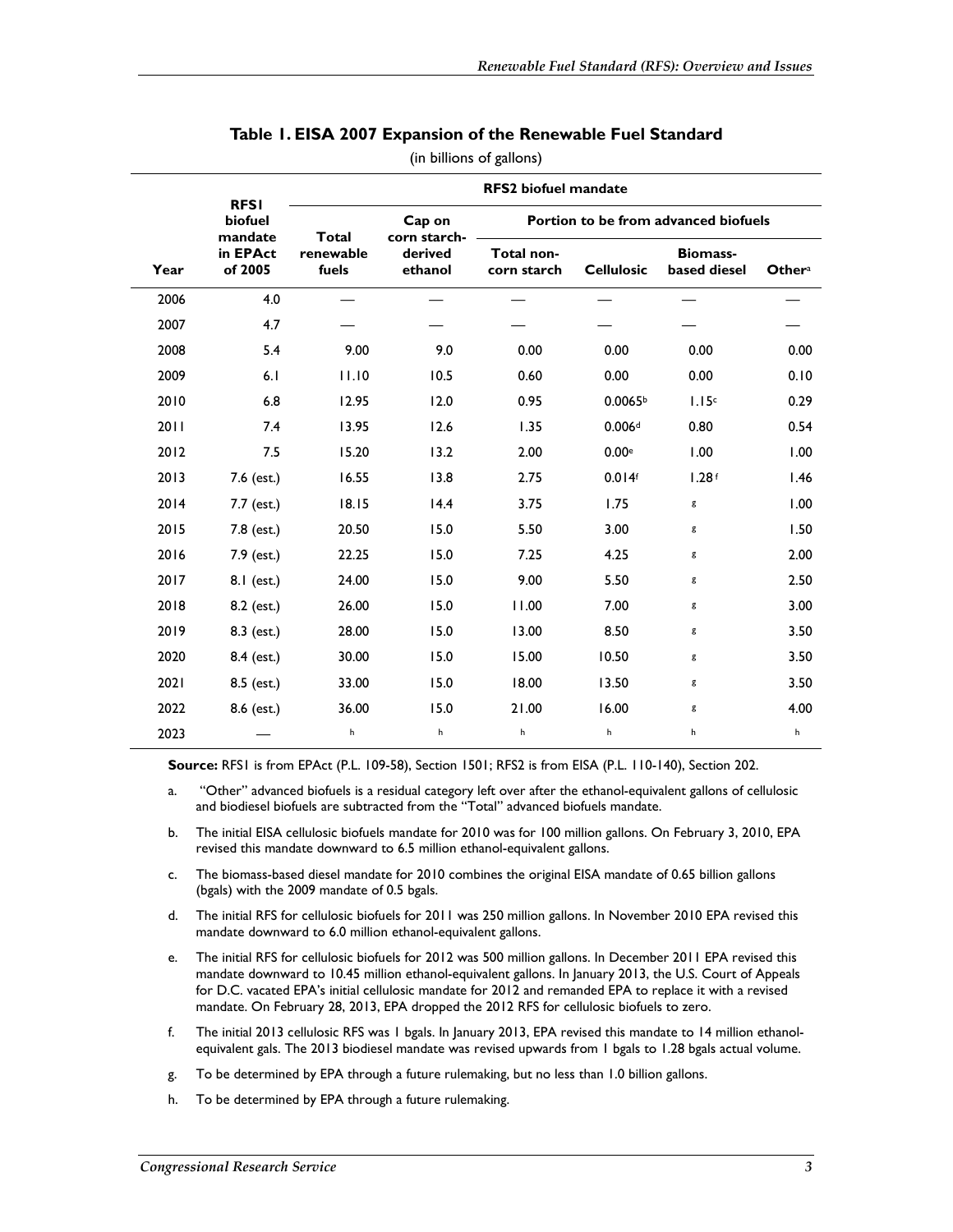## **Four Biofuel Categories**

RFS2 includes four biofuel categories, each with a specific volume mandate and lifecycle GHG emission reduction threshold (as compared to the lifecycle GHG emissions of the 2005 baseline average gasoline or diesel fuel that it replaces). Each is subject to biomass feedstock criteria.

- **Total renewable fuels**. The mandate grows from nearly 13 billion gallons (bgals) in 2010 to 36 bgals in 2022. Biofuels must reduce lifecycle GHG emissions by at least 20% relative to conventional fuels to qualify as a renewable fuel. Most biofuels, including corn-starch ethanol from new facilities, qualify for this mandate. However, the volume of corn-starch ethanol included in the RFS is capped at 13.8 bgals in 2013, but grows to 15 bgals by 2015 and is fixed thereafter.
- **Advanced biofuels**.<sup>10</sup> The mandate grows from nearly 1 bgals in 2010 to 21 bgals in 2022. Advanced biofuels must reduce lifecycle GHG emissions by 50% to qualify. A subcomponent of the total renewable fuels mandate, this category includes biofuels produced from non-corn feedstocks—corn-starch ethanol is expressly excluded from this category. Potential feedstock sources include grains such as sorghum and wheat. Imported Brazilian sugarcane ethanol, as well as biomass-based biodiesel and biofuels from cellulosic materials (including nonstarch parts of the corn plant such as the stalk and cob) also qualify. The total advanced biofuel mandate for 2013 is 2.75 bgals (ethanol equivalent).
- **Cellulosic and agricultural waste-based biofuel**. The mandate grows from 100 million gallons in 2010 to 16 bgals in 2022 (subsequently, RFS mandates were lowered for 2010, 2011, and 2012, and are proposed to be lowered in 2013—see discussion under "Waivers to Annual Biofuel Standards"). Cellulosic biofuels must reduce lifecycle GHG emissions by at least 60% to qualify. Cellulosic biofuels are renewable fuels derived from cellulose, hemicellulose, or lignin. This includes cellulosic biomass ethanol as well as any biomass-to-liquid fuel such as cellulosic gasoline or diesel.
- **Biomass-based biodiesel (BBD)**. The mandate grows from 0.5 bgals in 2009 to 1 bgals in 2012.11 Any diesel fuel made from biomass feedstocks (including algae) qualifies, including biodiesel (mono-alkyl esters) and non-ester renewable diesel (e.g., cellulosic diesel).<sup>12</sup> The lifecycle GHG emissions reduction threshold is 50%. EPA established the 2013 mandate at 1.28 bgals (actual volume).

<u>.</u>

<sup>&</sup>lt;sup>10</sup> The term "advanced biofuels" comes from legislation in the  $110<sup>th</sup>$  Congress, and is defined in Section 201 of the Energy Independence and Security Act of 2007 (EISA). EISA defines "advanced biofuels" as biofuels other than ethanol derived from corn starch (kernels) having 50% lower lifecycle greenhouse gas emissions relative to gasoline. In some cases, the definition of "advanced biofuels" includes mature technologies and fuels that are currently produced in large amounts. For example, the EISA definition of "advanced biofuels" potentially includes ethanol from sugar cane, despite the fact that Brazilian sugar growers have been producing fuel ethanol for decades.

 $11$  As part of its February 3, 2010, final rule, EPA announced a revision in the BBD standard for 2010 to 1.15 bgals. This revision represents a summation of the 2009 standard of 0.5 bgals with the 2010 standard of 0.65 bgals. The RFS1 regulatory system, which was in effect during 2009 and which was based on national gasoline supply, did not provide any mechanism for implementing the 2009 BBD standard. As a result, it was integrated into the 2010 standard. Qualifying RINs accumulated during 2009 were acceptable in compliance.

 $12$  A diesel fuel product produced from cellulosic feedstocks that meets the 60% GHG threshold can qualify as either cellulosic biofuel or BBD.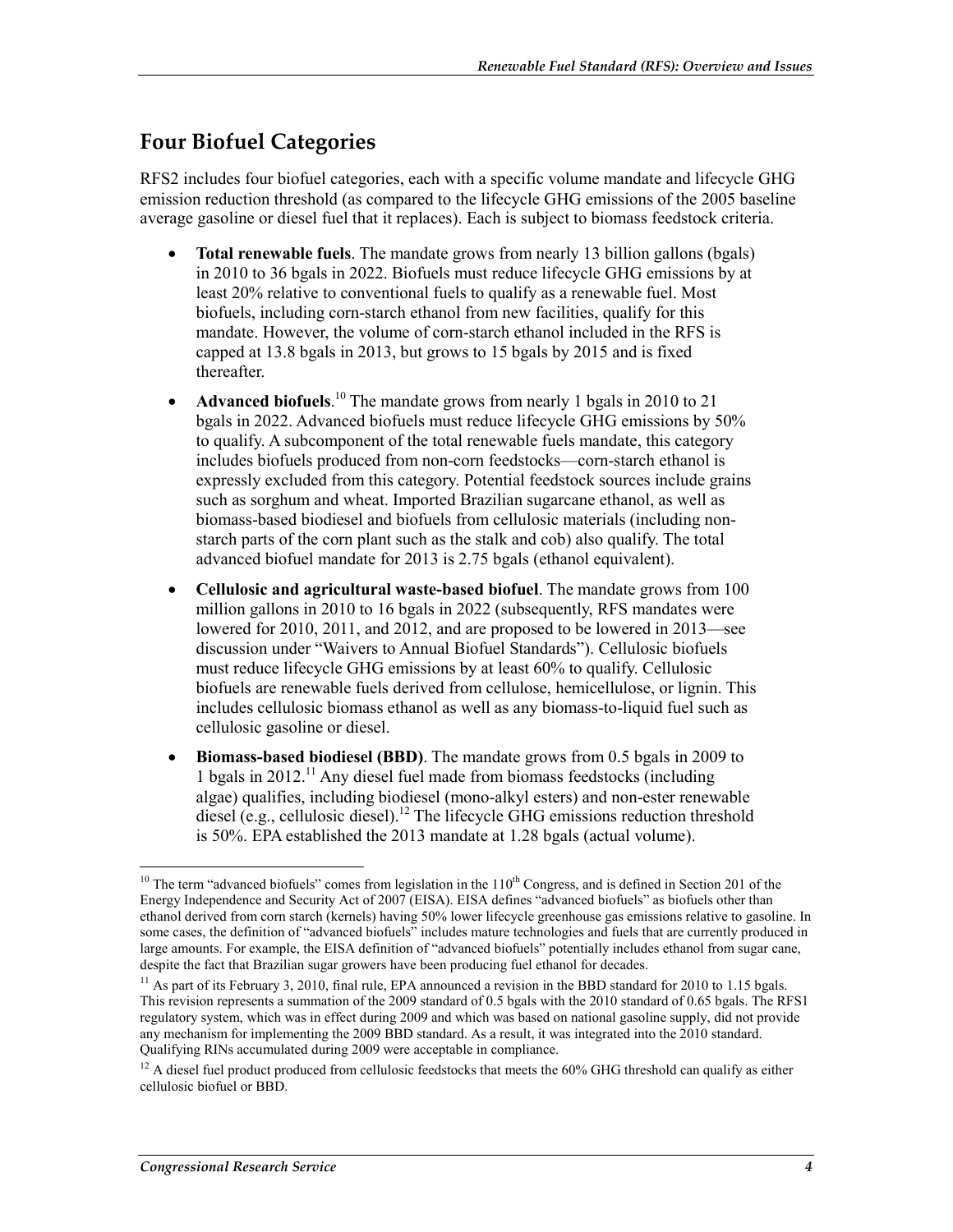## **Usage Volume Requirements**

RFS2 is essentially a biofuels mandate with limits on corn-starch ethanol inclusion and carve-outs for higher-performing biofuels (**Figure 1**)—as measured by reductions in lifecycle GHG emissions. The cap on the volume of ethanol derived from corn starch that can be counted under the RFS is intended to encourage the use of non-corn-based biofuels. As a result, corn-starch ethanol blended in excess of its annual cap is not credited toward the annual total RFS.

**Figure 1. Renewable Fuels Standard (RFS2) vs. U.S. Biofuel Production Since 1995** 



**Source:** Actual ethanol and biodiesel production data for 1995-2012 are from the Energy Information Agency (EIA), Department of Energy; the RFS2 mandates by category for 2013-2022 are from EISA (P.L. 110-140).

### **Nested Categories**

Because of the nested nature of the biofuel categories, any renewable fuel that meets the requirement for cellulosic biofuels or biomass-based diesel (BBD) is also valid for meeting the advanced biofuels requirement. Thus, if any combination of cellulosic biofuels or BBD were to exceed their individual mandates, the surplus volume would count against the advanced biofuels mandate, thereby reducing the potential need for imported sugar-cane ethanol or other fuels to meet the unspecified portion of the advanced biofuels mandate (which grows to 21 bgals by 2022).

Similarly, any renewable fuel that meets the requirement for advanced biofuels is also valid for meeting the overall total renewable fuel requirement (which grows to 36 bgals by 2022). As a result, any combination of cellulosic biofuels, BBD, or imported sugar-cane ethanol that exceeds the advanced biofuel mandate would reduce the potential need for corn-starch ethanol to meet the overall mandate.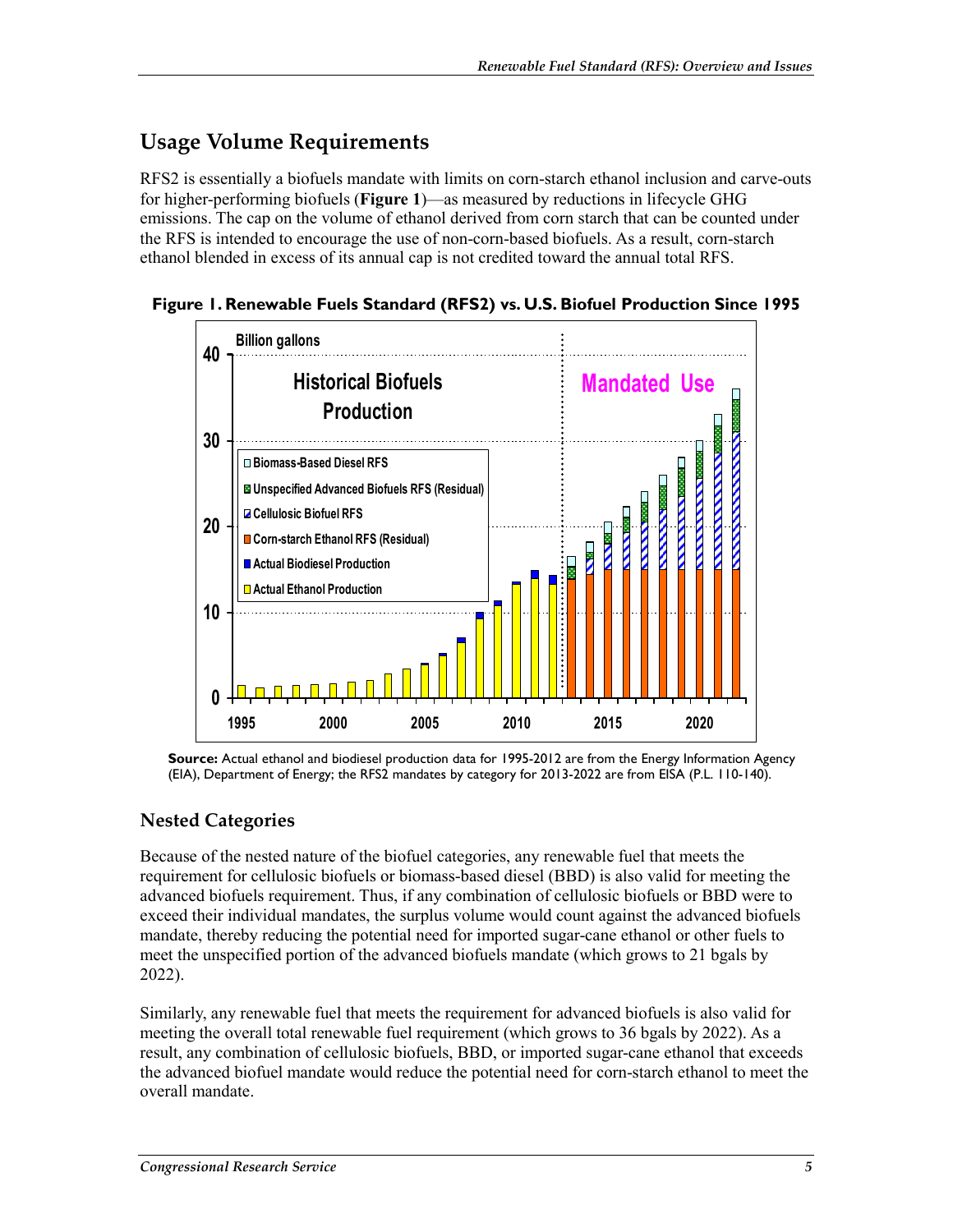## **Required Reduction in Lifecycle Greenhouse Gas Emissions**

In addition to volume mandates, EISA specified that the lifecycle GHG emissions of a qualifying renewable fuel must be less than the lifecycle GHG emissions of the 2005 baseline average gasoline or diesel fuel that it replaces.<sup>13</sup> EISA established lifecycle GHG emission thresholds for each of the RFS2 biofuels categories (**Table 2**). With respect to the GHG emissions assessments, EISA specifically directed EPA to evaluate the aggregate quantity of GHG emissions (including direct emissions and significant indirect emissions, such as significant emissions from land use changes) related to the full lifecycle, including all stages of fuel and feedstock production, distribution, and use by the ultimate consumer.

#### **Table 2. EISA-Mandated Reductions in Lifecycle GHG Emissions by Biofuel Category**

| (percent reduction from 2005 baseline for gasoline or diesel fuel) |  |  |
|--------------------------------------------------------------------|--|--|
|                                                                    |  |  |

| <b>Biofuels category</b>    | <b>Threshold reduction</b> |
|-----------------------------|----------------------------|
| Renewable fuel <sup>a</sup> | 20%                        |
| Advanced biofuels           | .50%                       |
| Biomass-based diesel        | .50%                       |
| Cellulosic biofuel          | 60%                        |

**Source:** "Regulatory Announcement: EPA Finalizes Regulations for the National Renewable Fuel Standard Program for 2010," EPA-420-F-10-007, Office of Transportation and Air Quality, EPA, February 3, 2010.

a. The 20% criteria applies to renewable fuel from facilities that commenced construction after December 19, 2007, the date EISA was signed into law.

### **Fuel Pathways (including ILUC) Meeting Lifecycle GHG Thresholds**

EPA's initial measurement of lifecycle GHG reductions for various biofuels pathways under RFS1 was viewed as contentious by some due to the explicit requirement to incorporate so-called "indirect land use changes" (ILUC) in the GHG emissions assessment.<sup>14</sup> ILUC refers to the idea that diversion of an acre of traditional field cropland in the United States to grow a biofuels feedstock crop might result (due to market price effects) in that same acre reappearing at another location and potentially on virgin soils, such as the Amazon rainforest. Such a transfer—when included in the lifecycle GHG calculation of a particular biofuel—could result in an estimated net increase in GHG emissions.

Several environmental and academic groups argued that, as a result of ILUC costs, corn ethanol should not be permissible under the RFS2. Biofuels proponents argued that ILUC was too vague a concept to be measurable in a meaningful way, and that it alone should not determine the fate of the U.S. biofuels industry. As a result, EPA reconsidered all of the evidence (including ILUC) and made relevant adjustments to its analytical tools. The resultant changes were announced as part of its final RFS2 rule of February 3, 2010.<sup>15</sup>

<sup>1</sup> 13 CRS Report R40460, *Calculation of Lifecycle Greenhouse Gas Emissions for the Renewable Fuel Standard (RFS)*.

<sup>&</sup>lt;sup>14</sup> EISA (P.L. 110-140), Title II, Sec. 201 Definitions, "(H) Lifecycle Greenhouse Gas Emissions."

<sup>15</sup> For more information on EPA's determination of lifecycle GHG emissions see CRS Report R40460, *Calculation of Lifecycle Greenhouse Gas Emissions for the Renewable Fuel Standard (RFS)*.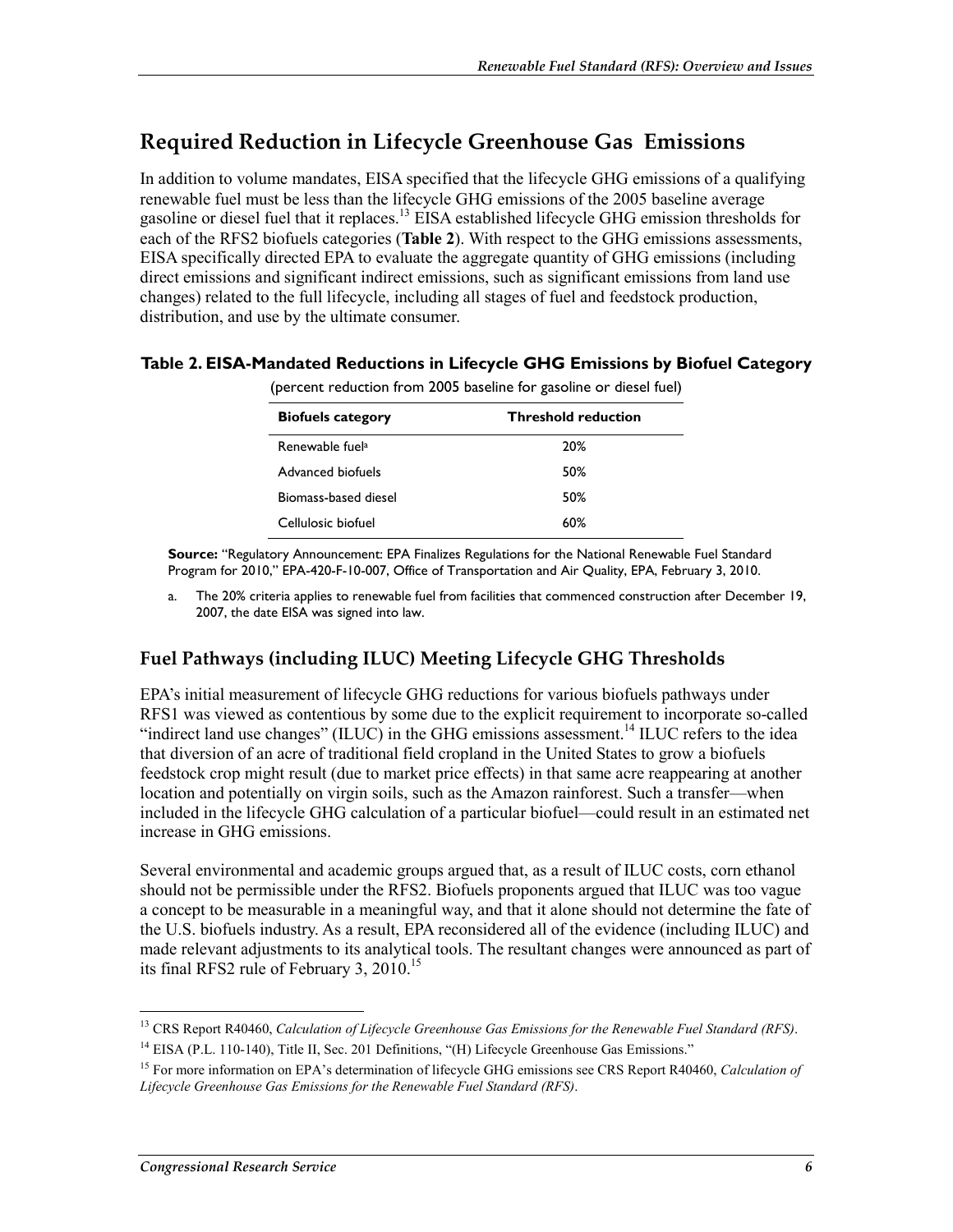#### **Table 3. Qualifying Fuel Pathways for Lifecycle GHG Emissions by Biofuel Category**

#### **Renewable Fuel—20% GHG Reduction**

- Biofuel from the capacity of plants or production facilities that either existed or commenced construction prior to December 19, 2007.
- Ethanol produced from corn starch at a new natural gas-fired facility (or expanded capacity from an existing facility) using advanced efficient technologies.
- Biobutanol from corn starch.
- Ethanol made from grain sorghum at dry mill facilities that use natural gas for process energy.
- **Note:** biodiesel and renewable diesel produced from palm oil *do not* meet the minimum 20% lifecycle GHG reduction threshold needed to qualify as renewable fuel under the RFS program.

#### **Advanced biofuels—50% GHG Reduction**

- Ethanol produced from sugarcane (as in Brazil).
- Naphtha and liquefied petroleum gas (LPG) from camelina oil.
- Ethanol made from grain sorghum at dry mill facilities that use specified forms of biogas for both process energy and most electricity production.

#### **Biomass-based diesel (including jet fuel and heating oil)—50% GHG Reduction**

- Biodiesel and non-ester renewable diesel from soy oil, non-food grade corn oil, camelina oil, algal oils, waste oils, fats, and greases.
- Biodiesel produced using esterification (a new process method) from soybean oil, oil from annual cover crops, algal oil, biogenic waste oils, fats, and greases, non-food grade corn oil, Canola or rapeseed oil, and camelina oil.
- Non-ester renewable diesel based on electricity or natural gas for process energy and feedstocks of soybean oil, oil from annual cover crops, algal oil, biogenic waste oils, fats, and greases, or the non-cellulosic portions of food wastes (i.e., non-food grade corn oil, and camelina oil).
- Biodiesel produced using a glycerolysis production process element combined with the traditional transesterification process from free fatty acids (FFA).

#### **Cellulosic biofuels (either cellulosic ethanol or cellulosic diesel)—60% GHG Reduction**

- Cellulosic biofuels based on perennial grasses including switchgrass, miscanthus, energy cane, giant reed, and napier grass.
- Cellulosic biofuels produced from crop residue (e.g., corn stover, wheat straw, rice straw, and citrus residue), forest material (including slash, pre-commercial thinnings, and solid tree residue remaining from forest product production), secondary annual cover crops planted on existing crop land (e.g., winter cover crops), cellulosic components of separated food and yard waste (including biogenic waste from food processing), and separated municipal solid waste using certain processes identified below.
- *The following processes*—all utilizing natural gas, biogas, and/or biomass as the only process energy sources *qualify as cellulosic biofuel*: thermochemical pyrolysis; thermochemical gasification; biochemical direct fermentation; biochemical fermentation with catalytic upgrading; and any other process that uses biogas and/or biomass as the only process energy sources.

**Source:** EPA announcements of various rules and determinations as posted at "Renewable Fuels: Regulations and Standards," at http://www.epa.gov/otaq/fuels/renewablefuels/regulations.htm.

**Notes:** This table is not an official, inclusive listing of EPA certified biofuel pathways. For information on potential new biofuel feedstock or production process pathways currently under review, as well as completed pathways, see EPA, "Guidance on New Fuel Pathway Approval Process" at http://www.epa.gov/otaq/fuels/ renewablefuels/compliancehelp/rfs2-lca-pathways.htm.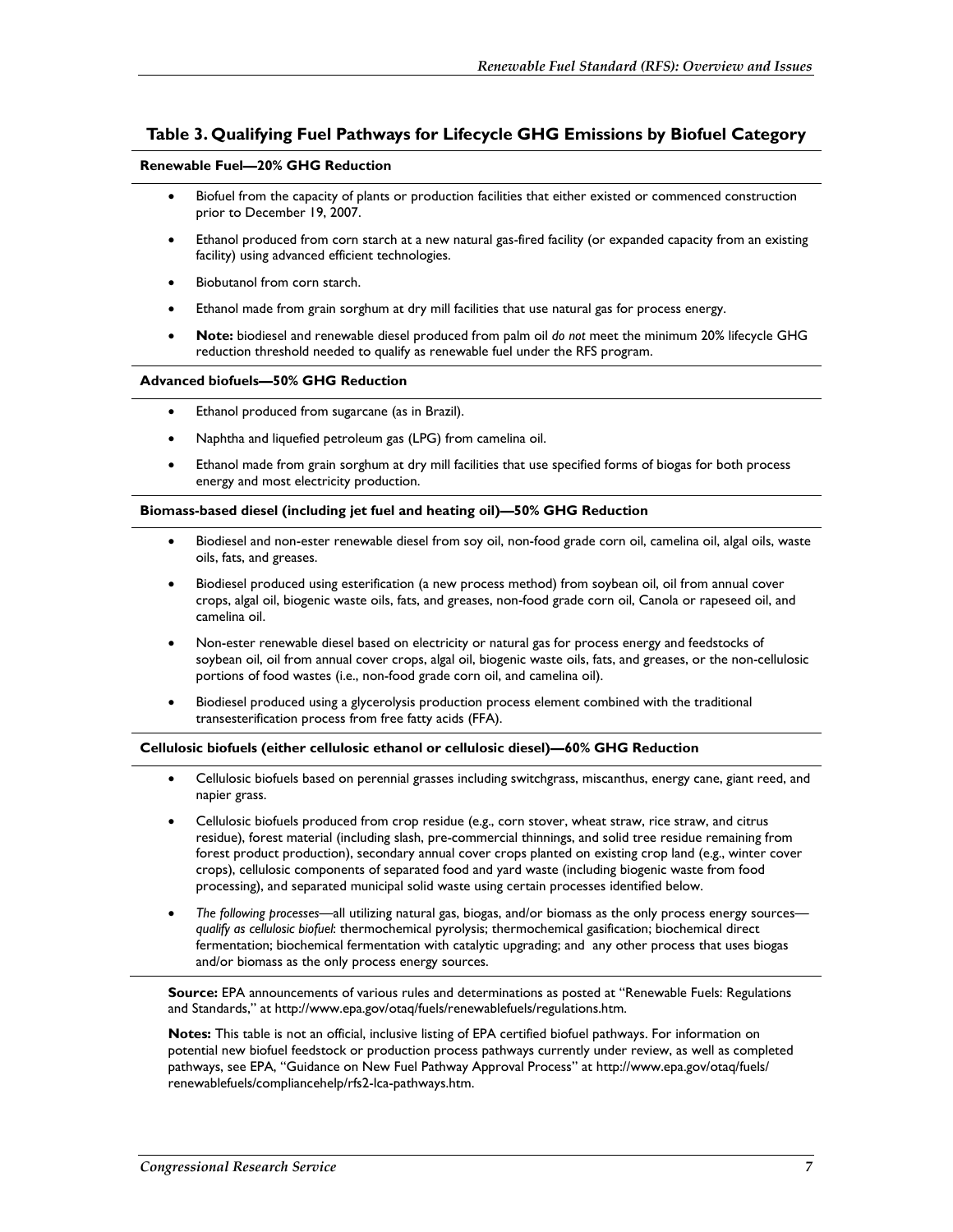In addition, EPA has pointed out that other pathways are likely to be similar enough to existing qualifying pathways (**Table 3**) that they can be extended the same GHG reduction compliance determinations.<sup>16</sup> However, EPA stated that, although the announced determinations for the qualifying fuel pathways (**Table 3**) are final for the time being, its lifecycle methodology remains subject to new developments in the state of scientific knowledge, and that future reassessments may alter the current status of these fuel pathways.

EPA says that it will be able to make determinations on several other potential biomass crops and their fuel pathways in the future.<sup>17</sup> For example, in a February 2013 rule that qualified several new fuel pathways for cellulosic biofuel production, EPA stated that it hoped to provide opportunities to increase the volume of advanced, low-GHG renewable fuels.<sup>18</sup> For other biofuel pathways not yet modeled, EPA encourages parties to use a petition process to request EPA to examine additional pathways.

### **Grandfathered Plants**

Fuel from the capacity of facilities that either existed or commenced construction prior to December 19, 2007 (the date of enactment of EISA), is exempt from the 20% lifecycle GHG threshold requirement. The exemption is extended to ethanol facilities that commenced construction on or before December 31, 2009, provided that those facilities use natural gas, biofuels, or a combination thereof as processing fuel. However, any new expansion of production capacity at existing facilities must be designed to achieve the 20% GHG reduction threshold if the facility wants to generate RINs for that volume.

## **Feedstock Requirements**

EISA changed the definition of renewable fuel to require that it be made from feedstocks that qualify under an amended definition of "renewable biomass."<sup>19</sup> As such, EISA limits not only the types of feedstocks that can be used to make renewable fuel, but also the land that these renewable fuel feedstocks may come from. Specifically excluded under the EISA definition are virgin agricultural land cleared or cultivated after December 19, 2007, as well as tree crops, tree residues, and other biomass materials obtained from federal lands. These restrictions are applicable to both domestic and foreign feedstock and biofuels producers.

Existing agricultural land includes three land categories—cropland, pastureland, and Conservation Reserve Program (CRP) land. Rangeland is excluded. Fallow land is defined as idled cropland and is therefore included within the definition of agricultural land.

<sup>&</sup>lt;sup>16</sup> See "Section V. Lifecycle Analysis of Greenhouse Gas Emissions," Preamble, EPA RFS2 Final Rule, February 3, 2010, at http://epa.gov/otaq/renewablefuels/rfs2-preamble.pdf.

<sup>&</sup>lt;sup>17</sup> For information on adding a potential new biofuel feedstock or production process pathway, see EPA, "Guidance on New Fuel Pathway Approval Process" at http://www.epa.gov/otaq/fuels/renewablefuels/compliancehelp/rfs2-lcapathways.htm.

<sup>&</sup>lt;sup>18</sup> EPA, "EPA Issues Final Rule Additional Qualifying Renewable Fuel Pathways Under the Final RFS2 Program," EPA-420-F-13-014, February 2013.

<sup>19</sup> CRS Report R40529, *Biomass: Comparison of Definitions in Legislation Through the 112th Congress*.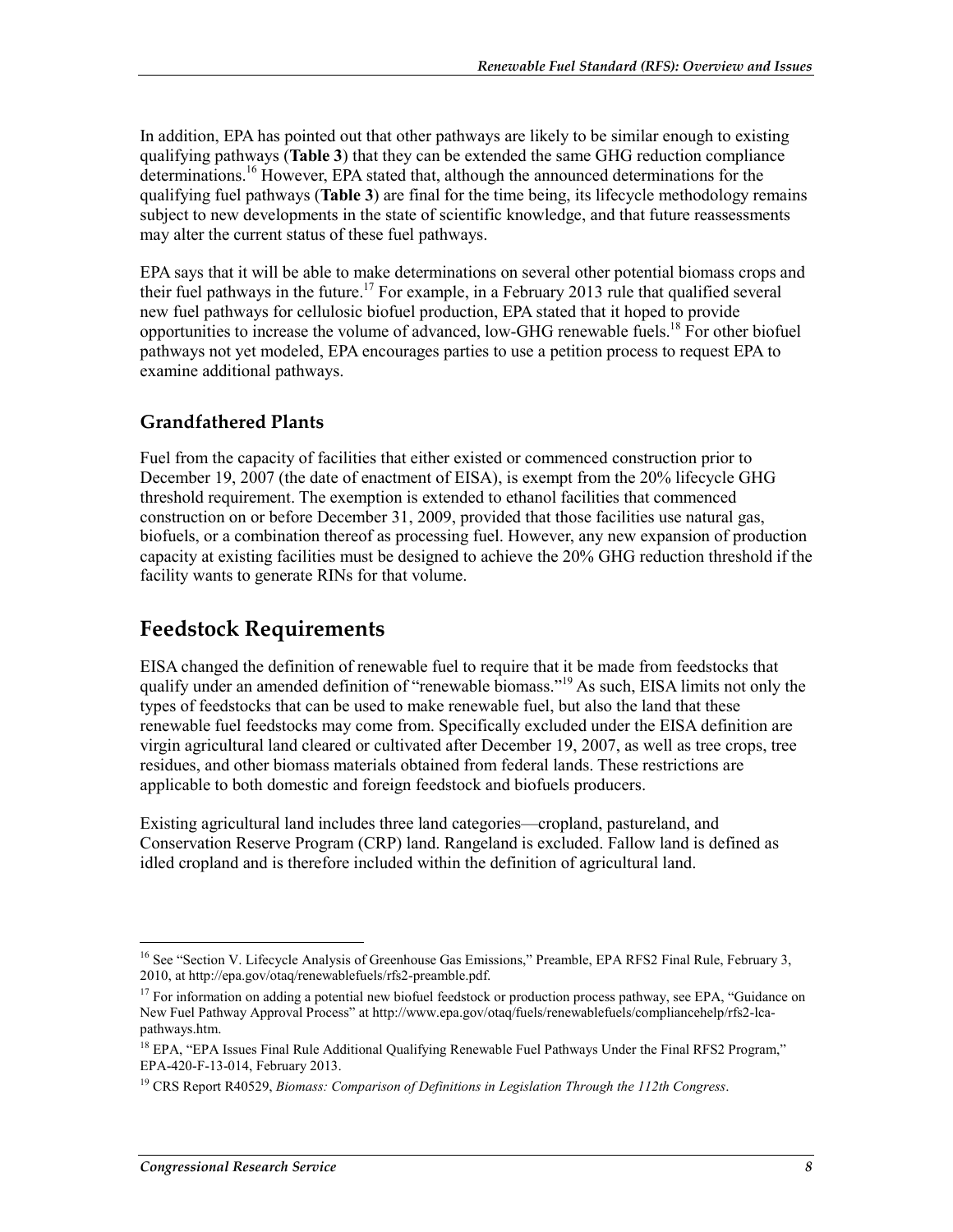EPA determined that fuels produced from five categories of feedstocks (primarily targeted for cellulosic biofuels) were expected to have less or no indirect land use change and thereby qualify as renewable biomass:20

- crop residues such as corn stover, wheat straw, rice straw, citrus residue;
- forest material including eligible forest thinnings and solid residue remaining from forest product production;
- secondary annual crops planted on existing cropland, such as winter cover crops;
- separated food and yard waste, including biogenic waste from food processing; and
- perennial grasses, including switchgrass and miscanthus.

## **Implementation of the RFS**

The EPA is responsible for revising and implementing regulations to ensure that the national transportation fuel supply sold in the United States during a given year contains the mandated volume of renewable fuel in accordance with the four nested volume mandates of the RFS2.<sup>21</sup> To accomplish this task, EPA first calculates annual percentage standards for the four biofuel categories of RFS2. The percentage standards apply to refiners, blenders, and importers of gasoline and diesel fuels and are used to determine each individual company's renewable volume obligation (RVO). To facilitate meeting the requirements, while taking into consideration regional differences in biofuels production and availability, EPA established a system of tradable RINs. Percentage standards, RVOs, and RINs are described in this section.

#### **Determining Annual Percentage Standards**

In order to ensure that the requisite volumes of biofuels are used each year, EPA first estimates the total volume of transportation fuel that is expected to be used in the United States during the upcoming year. EPA relies on projections from the Department of Energy's Energy Information Agency (EIA) for this estimate.<sup>22</sup> The percentage obligation (or standard) is computed as the total amount of renewable fuels mandated to be used in a given year expressed as a percentage of expected total U.S. transportation fuel use (**Table 4**). This ratio is adjusted to account for the small refinery exemptions. A separate ratio is calculated for each of the four biofuel categories.

Under EISA, EPA is required to set the biofuel standards on a final basis by November 30 for the following year, based in part on information provided by the Energy Information Agency (EIA) of the Department of Energy (DOE). In order to accommodate this deadline, EPA announced that it intended to issue a notice of proposed rulemaking (NPRM) by summer of the preceding year,

<sup>&</sup>lt;sup>20</sup> From various EPA announcements on "Renewable Fuels Regulations and Standards," at http://www.epa.gov/otaq/ fuels/renewablefuels/regulations.htm.

<sup>&</sup>lt;sup>21</sup> EPA, 40 C.F.R. Part 80, "Regulation of Fuels and Fuel Additives: Changes to Renewable Fuel Standard Program, Final Rule," Feb. 3, 2010. EPA's official "Renewable Fuel Standard (RFS)" website, with links to all official documents, is available at http://www.epa.gov/otaq/fuels/renewablefuels/.

<sup>&</sup>lt;sup>22</sup> The data are taken from EIA's October issue of its monthly Short-Term Energy Outlook Report, "Table 4a. U.S. Crude Oil and Liquid Fuels Supply, Consumption, and Inventories," and "Table 8. U.S. Renewable Energy Consumption," available at http://www.eia.gov/forecasts/steo/.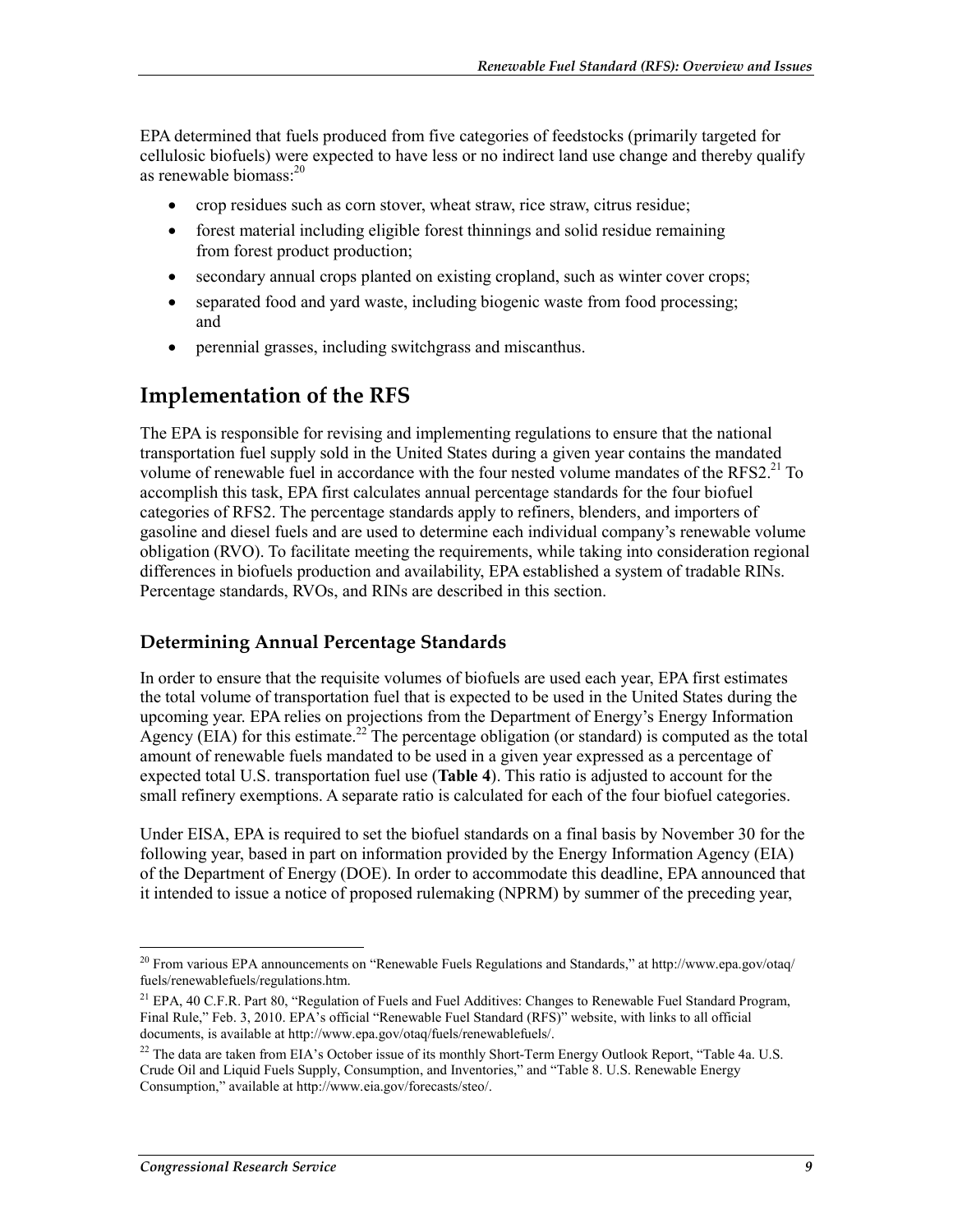and on a final basis by November 30 of the preceding year.<sup>23</sup> These announcements are to include the cellulosic biofuel waiver credit price (see section on "Cellulosic Biofuel Waiver Credits") and the status of the aggregate compliance approach to land-use restrictions under the definition of renewable biomass for both the United States and Canada.

| <b>RFS Category</b>  | Percentage Ratio (%) | <b>Volume of Renewable Fuel</b><br>(billion gallons) |
|----------------------|----------------------|------------------------------------------------------|
| Cellulosic biofuels  | 0.008%               | 0.014                                                |
| Biomass-based diesel | 1.12%                | 1.28                                                 |
| Advanced biofuels    | $1.60\%$             | 2.75                                                 |
| Total renewable fuel | 9.63%                | 16.55                                                |

#### **Table 4. Proposed RFS Standards for 2013**

**Source:** EPA, "Regulation of Fuels and Fuel Additives: 2013 Renewable Fuel Standards; Proposed Rule," *Federal Register,* vol. 78, no. 26, February 7, 2013, pp. 9282-9306.

**Notes:** All volumes are given in ethanol-equivalent gallons except for biomass-based diesel, which is given in terms of physical volume.

#### **Determining an Individual Company's Obligation**

The RFS mandates (by biofuel category) are ultimately enforced on retail fuel blenders and exporters (not on biofuels producers or importers). Companies that supply gasoline or diesel transportation fuel for the retail market are obligated to include a quantity of biofuels equal to a percentage of their total annual fuel sales—referred to as a renewable volume obligation (RVO). The RVO is obtained by applying the EPA-announced standards for each of the four biofuel categories to the firm's annual fuel sales to compute the mandated biofuels volume. At the end of the year, each supplier must have enough RINs to show that it has met its share of each of the four mandated standards. Failure to acquire sufficient RINs to meet a party's RVO (see section "Renewable Identification Numbers (RINs)" for details) is subject to civil penalties of up to \$32,500 per day, plus the amount of any economic benefit or savings resulting from the violation.<sup>24</sup>

#### **Equivalence Values**

The equivalence value (EV) of a renewable fuel represents the number of gallons that can be claimed for compliance purposes for every physical gallon of renewable fuel. Under RFS1, the EV was based on the energy content of each renewable fuel relative to ethanol. As a result, the EV for ethanol was 1.0; butanol was 1.3; biodiesel (mono-alkyl ester) was 1.5; and non-ester renewable diesel was 1.7. Cellulosic biofuel was granted a 2.5-to-1 credit.

In general, these equivalence values were continued in the RFS2, with one key exception. For purposes of meeting the biomass-based biodiesel standard, each gallon of BBD will count as 1.0; however, for purposes of meeting the advanced biofuel standard, cellulosic standard and/or the total renewable biofuel standard, each gallon of BBD will count as 1.5 or 1.7 (depending on the type of fuel) in order to reflect its higher energy content. Under the RFS2, the 2.5-to-1 bonus for cellulosic biofuel was eliminated.

 $^{23}$  EPA, 40 C.F.R. Part 80, Final Rule, Feb. 3, 2010, p. 14675.

<sup>&</sup>lt;sup>24</sup> U.S. Code, "Regulation of fuels," 42 USC 7545.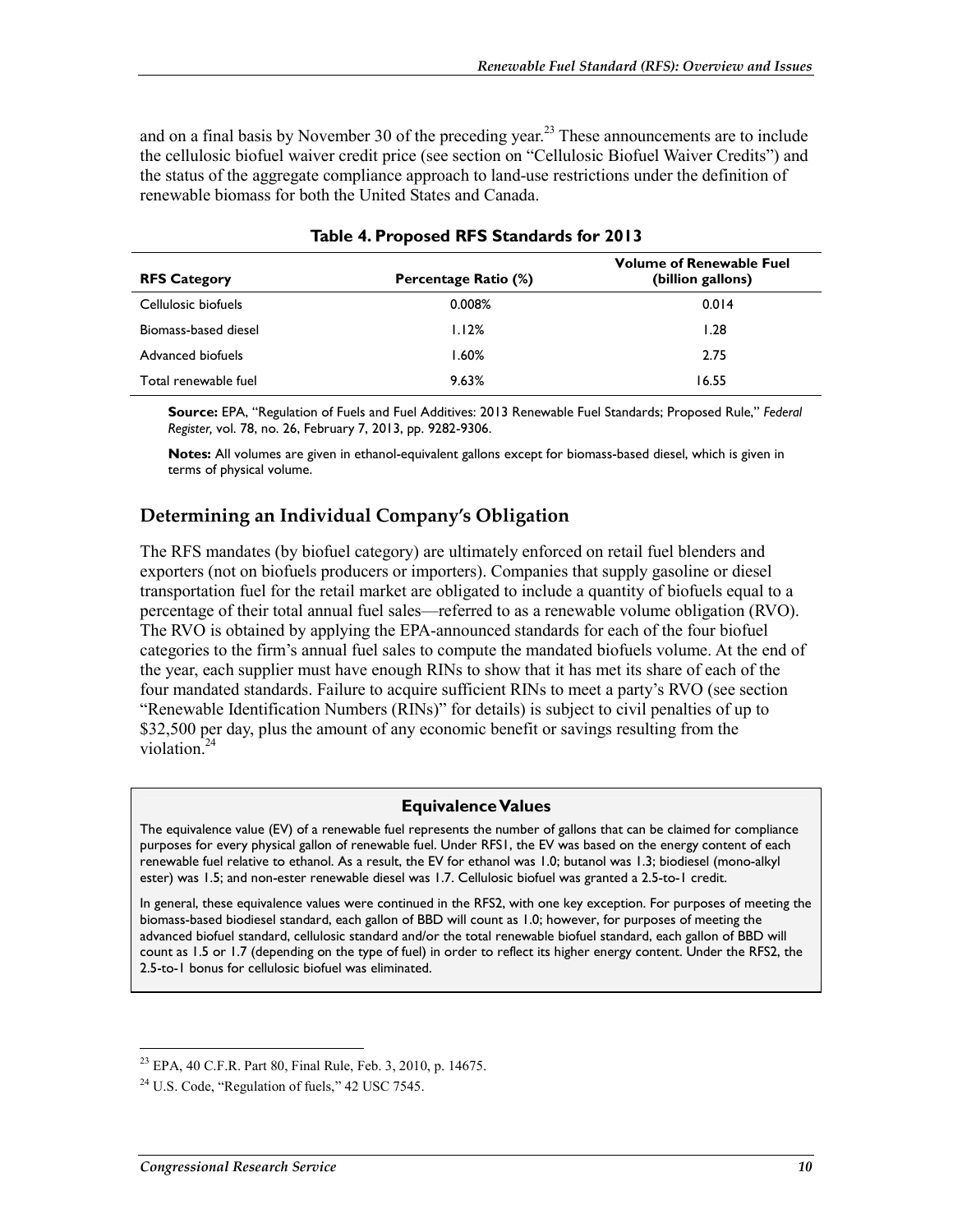#### **Waivers to Annual Biofuel Standards**

EISA requires that EPA evaluate and make an appropriate market determination for setting the cellulosic standard each year. As part of this process, EPA announced that it will issue a notice of proposed rulemaking by summer and a final rule by November 30 of each year to set the renewable fuel standard for each ensuing year.<sup>25</sup> Pursuant to this task, the EPA Administrator has the authority to waive the RFS requirements, in whole or in part, if, in her determination, there is inadequate domestic supply to meet the mandate, or if "implementation of the requirement would severely harm the economy or environment of a State, a region, or the United States."<sup>26</sup> Further, under certain conditions, the EPA administrator may waive (in whole or in part) the specific carve-outs for cellulosic biofuel and biomass-based diesel fuel.

For example, in each of the years 2010 through 2013 EPA has waived or proposed waiving most of the original RFS mandates for cellulosic biofuels, as follows:

- In February 2010, EPA lowered the 2010 RFS for cellulosic biofuels to 6.5 million gallons (mgals), on an ethanol-equivalent basis, down from its original 100 mgals scheduled by  $EISA.<sup>27</sup>$
- In November 2010, EPA lowered the 2011 RFS for cellulosic biofuels to 6 mgals (ethanol equivalent), down from its original  $250$  mgals.<sup>28</sup>
- In December 2011, EPA lowered the 2012 RFS for cellulosic biofuels to 8.65 mgals (ethanol equivalent), down from its original 500 mgals.<sup>29</sup>
- In January 2013, EPA proposed to lower the 2013 RFS for cellulosic biofuels to 14 mgals (ethanol equivalent), down from its original 1 billion gallons.<sup>30</sup>

EPA cited a lack of current and expected production capacity, driven largely by a lack of investment in commercial-scale refineries—for example, only a limited number of cellulosic biofuel RINs were registered in 2012 (20,069 gallons), while no commercial production was reported in 2010 and 2011.<sup>31</sup> The downward revisions for 2010 through 2013 suggest that the actual cellulosic biofuels standard for future years, although explicitly listed in **Table 1**, is uncertain.

In addition to waivers associated with the annual RFS review process, EPA may respond to waiver requests resulting from unusual circumstances. For example, in 2008 the governor of Texas requested a waiver of the RFS because of high grain prices; however, that waiver request

<u>.</u>

<sup>&</sup>lt;sup>25</sup> However, EPA has missed this statutory deadline in multiple years. For 2013, EPA did not even propose a standard until February 2013, with a public comment period running through late March.

<sup>26</sup> For more information, see CRS Report RS22870, *Waiver Authority Under the Renewable Fuel Standard (RFS)*.

 $27$  The 2010 RFS was revised as part of a final rulemaking implementing the RFS as expanded by EISA, available at http://www.epa.gov/otaq/renewablefuels/420f10007.pdf.

<sup>&</sup>lt;sup>28</sup> EPA finalized the 2011 requirements in November 2010. EPA, "Regulation of Fuels and Fuel Additives: 2011 Renewable Fuel Standards; Final Rule," 75 *Federal Register* 76790-76830, Dec. 9, 2010.

<sup>&</sup>lt;sup>29</sup> EPA finalized the 2012 requirements in December 2011. EPA, "Regulation of Fuels and Fuel Additives: 2012 Renewable Fuel Standards; Final Rule," 77 *Federal Register* 1320-1358, Jan. 9, 2012.

<sup>&</sup>lt;sup>30</sup> EPA Proposes the 2013 requirements in February 2013. EPA, "EPA Proposes 2013 Renewable Fuel Standards," EPA-420-F-13-007, January 2013.

 $31$  This is the number of cellulosic RINs generated under the RFS2 program in 2012 as reported by EPA (as of March 1, 2013) on its "RFS2 EMTS Informational Data" online reporting system at http://www.epa.gov/otaq/fuels/rfsdata/.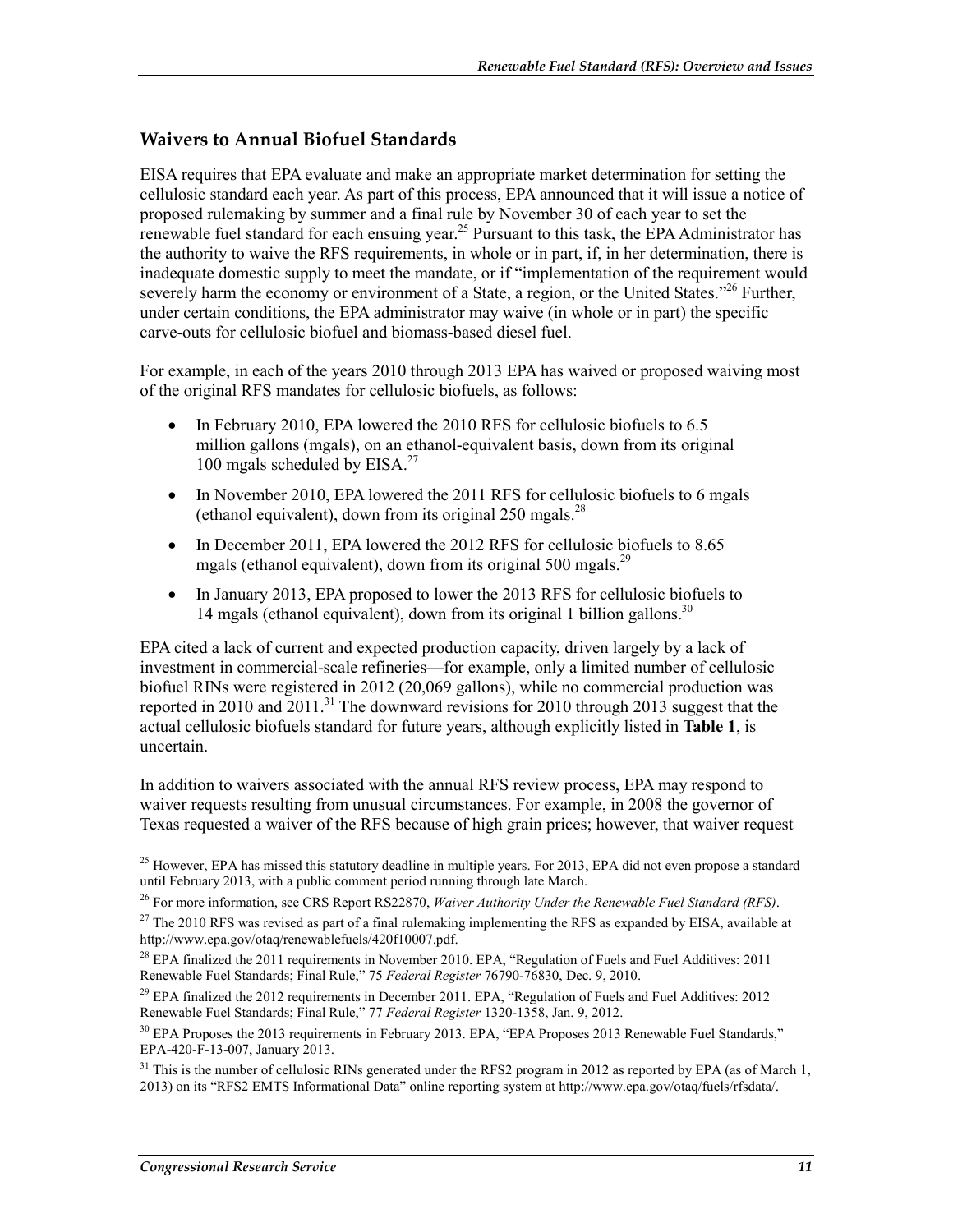was denied because EPA determined that the RFS requirements alone did not "severely harm the economy ... of a State, a region, or the United States," a standard required by the statute. A similar waiver was requested in 2012 by the governors of Arkansas and North Carolina. In both cases, the petition was ultimately denied. $32$ 

#### *Cellulosic Biofuel Waiver Credits*

If EPA reduces the required volume of cellulosic biofuel according to the waiver provisions in EISA, EPA will offer a number of credits to obligated parties no greater than the reduced cellulosic biofuel standard. These waiver credits are not allowed to be traded or banked for future use, and are only allowed to be used to meet the cellulosic biofuel standard for the year that they are offered. Since the cellulosic standard was lowered for each year from 2010 through 2013, cellulosic waiver credits were made available to obligated parties at announced prices per gallon—\$1.56 in 2010; \$1.13 in 2011; \$0.78 in 2012; and a proposed \$0.42 (or the amount by which \$3.00 per gallon—adjusted for inflation—exceeds the average wholesale price of a gallon of gasoline in the United States) in 2013.

#### *Unachieved Cellulosic Biofuels Mandates*

After three successive years (2010-2012) where, first, EPA lowered the cellulosic biofuels mandate and, then, cellulosic biofuels production failed to achieve the lowered mandates, the American Petroleum Institute (API), in 2012, challenged the obligation under the RFS to use cellulosic biofuels that do not exist in sufficient amounts in commercial markets or pay a fee. API petitioned the U.S. Court of Appeals, D.C., charging that EPA exceeded its authority by setting unachievable standards in an effort to promote cellulosic biofuel development. On January 25, 2013, the appeals court agreed with API's charge, ruling that the EPA's cellulosic biofuels mandate for 2012 was vacated and that EPA must replace it with a revised mandate. On February 27, 2013, EPA announced that the 2012 cellulosic biofuel standard was vacated (dropped to zero).<sup>33</sup> Then, on March 13, 2013, EPA also announced that it was voluntarily, retroactively lowering the 2011 RFS to zero. $34$ 

## **Renewable Identification Numbers (RINs)**

A RIN is a unique 38-character number that is issued (in accordance with EPA guidelines) by the biofuel producer or importer at the point of biofuel production or the port of importation.<sup>35</sup> Each

<sup>&</sup>lt;sup>32</sup> See, "EPA Decision on Texas Request for Waiver of Portion of Renewable Fuel Standard (RFS)," EPA 420-F-08-029, August 2008; at http://www.epa.gov/otaq/renewablefuels/420f08029.htm.

<sup>33</sup> EPA, "Update—2012 Cellulosic Biofuel Standard Mandate Issued," *EnviroFlash,* 

mailto: enviroflash $@$ epa.govFebruary 27, 2013. As part of the news release, EPA announced that since the 2012 mandate was zero, no compliance was necessary and any parties who had already submitted payment for 2012 cellulosic biofuel waiver credits would be issued refunds.

<sup>34</sup> Amanda Peterka, "EPA to File Motion Taking Back 2011 Cellulosic Decision," *Greenwire*, E&E Publishing, LLC, March 13, 2013.

<sup>35</sup> See CRS Report R42824, *Analysis of Renewable Identification Numbers (RINs) in the Renewable Fuel Standard (RFS)*. Other sources include Robert Wisner, "Renewable Identification Numbers (RINs) and Government Biofuels Blending Mandates," *AgMRC Renewable Energy Newsletter*, Agricultural Marketing Research Center, Iowa State University, April 2009; or Wyatt Thompson, Seth Meyer, and Pat Westhoff, "Renewable Identification Numbers are the Tracking Instrument and Bellwether of U.S. Biofuel Mandates," *EuroChoices* 8(3), 2009, pp. 43-50.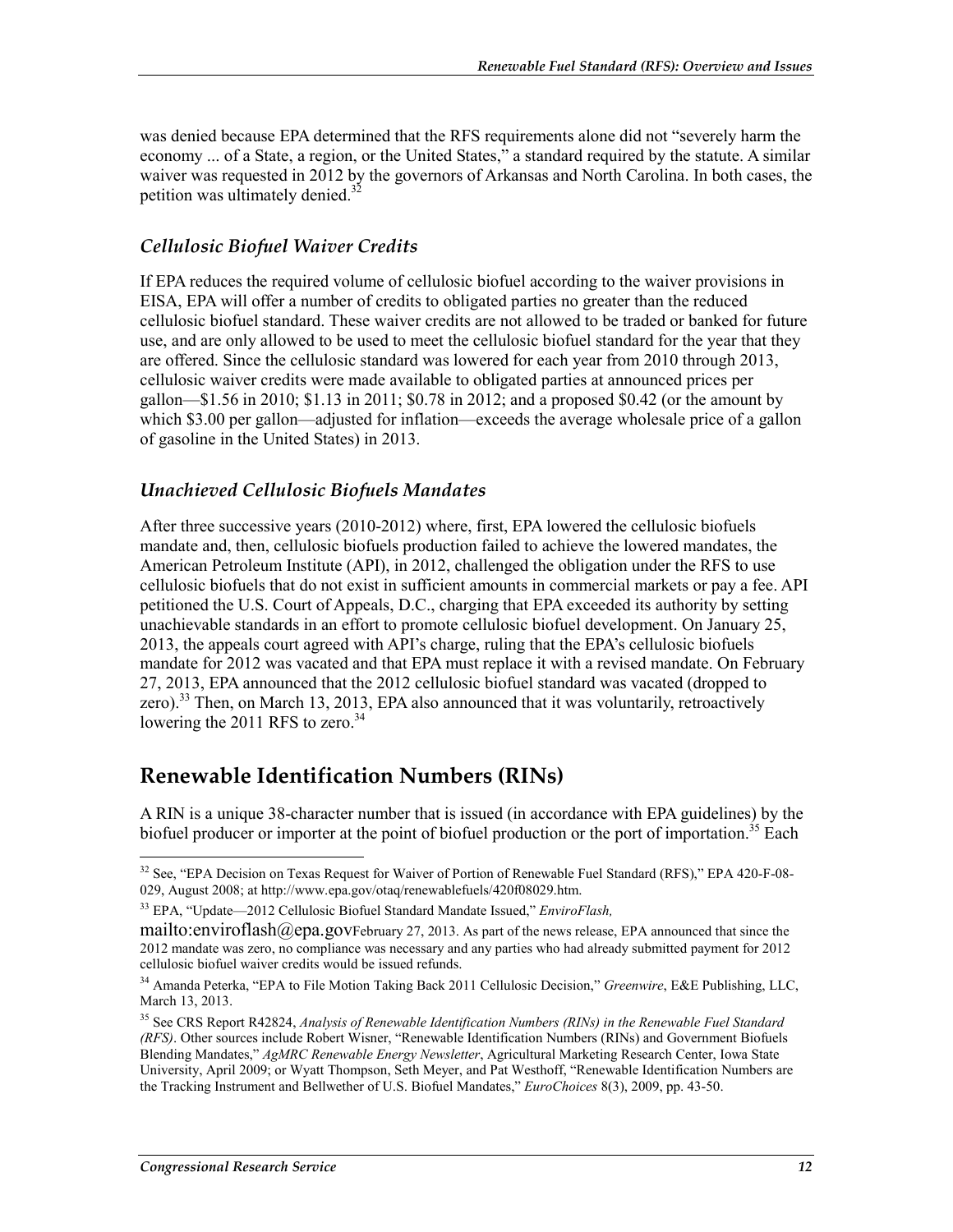qualifying gallon of renewable fuel has its own unique RIN. RINs are generally assigned by batches of renewable fuel production as follows:

#### RIN = KYYYYCCCCFFFFFBBBBBRRDSSSSSSSSEEEEEEEE

#### Where

| K                                  | $=$ code distinguishing RINs still assigned to a gallon from RINs already detached |
|------------------------------------|------------------------------------------------------------------------------------|
| <b>YYYY</b>                        | $=$ the calendar year of production or import                                      |
| <b>CCCC</b>                        | $=$ the company ID                                                                 |
| FFFFF                              | $=$ the company plant or facility ID                                               |
| <b>BBBBB</b>                       | $=$ the batch number                                                               |
| <b>RR</b>                          | $=$ the biofuel equivalence value (described below)                                |
| D                                  | $=$ the renewable fuel category                                                    |
| <b>SSSSSSSSSSSSSSSSSSSSSSSSSSS</b> | $=$ the start number for this batch of biofuel                                     |
| <b>EEEEEEEE</b>                    | $=$ the end number for this batch of biofuel                                       |
|                                    |                                                                                    |

Under the RFS2 RIN formulation, Code D has been redefined to identify which of the four RFS categories—total, advanced, cellulosic, or biodiesel—the biofuel satisfies (**Table 5**).

Together, SSSSSSSS and EEEEEEEE identify the RIN block that demarcates the number of gallons of renewable fuel the batch represents in the context of compliance with the RFS—that is, RIN gallons. The RIN-gallon total equals the product of the liquid volume of renewable fuel times its equivalence value. For example, since biodiesel has an equivalence value of 1.5 when being used as an advanced biofuel, 1,000 gallons of biodiesel would equal 1,500 RIN gallons of advanced biofuels. If the RIN block start for that batch was  $1$  (i.e., SSSSSSSS = 00000001), then the end value (EEEEEEEE) would be 00001500, and the RR code would be  $RR = 15$ ).

|   | D value | <b>RFSI</b>                | RFS <sub>2</sub>     |
|---|---------|----------------------------|----------------------|
|   |         | Cellulosic biomass ethanol | na                   |
| 2 |         | Any other renewable fuel   | na                   |
| 3 |         | na                         | Cellulosic biofuel   |
| 4 |         | na                         | Biomass-based diesel |
| 5 |         | na                         | Advanced biofuel     |
| 6 |         | na                         | Renewable fuel       |
|   |         | na                         | Cellulosic diesel    |

**Source:** EPA, 40 C.F.R. Part 80, "Regulation of Fuels and Fuel Additives: Changes to Renewable Fuel Standard Program, Final Rule," Feb. 3, 2010.

**Notes:** na = not applicable.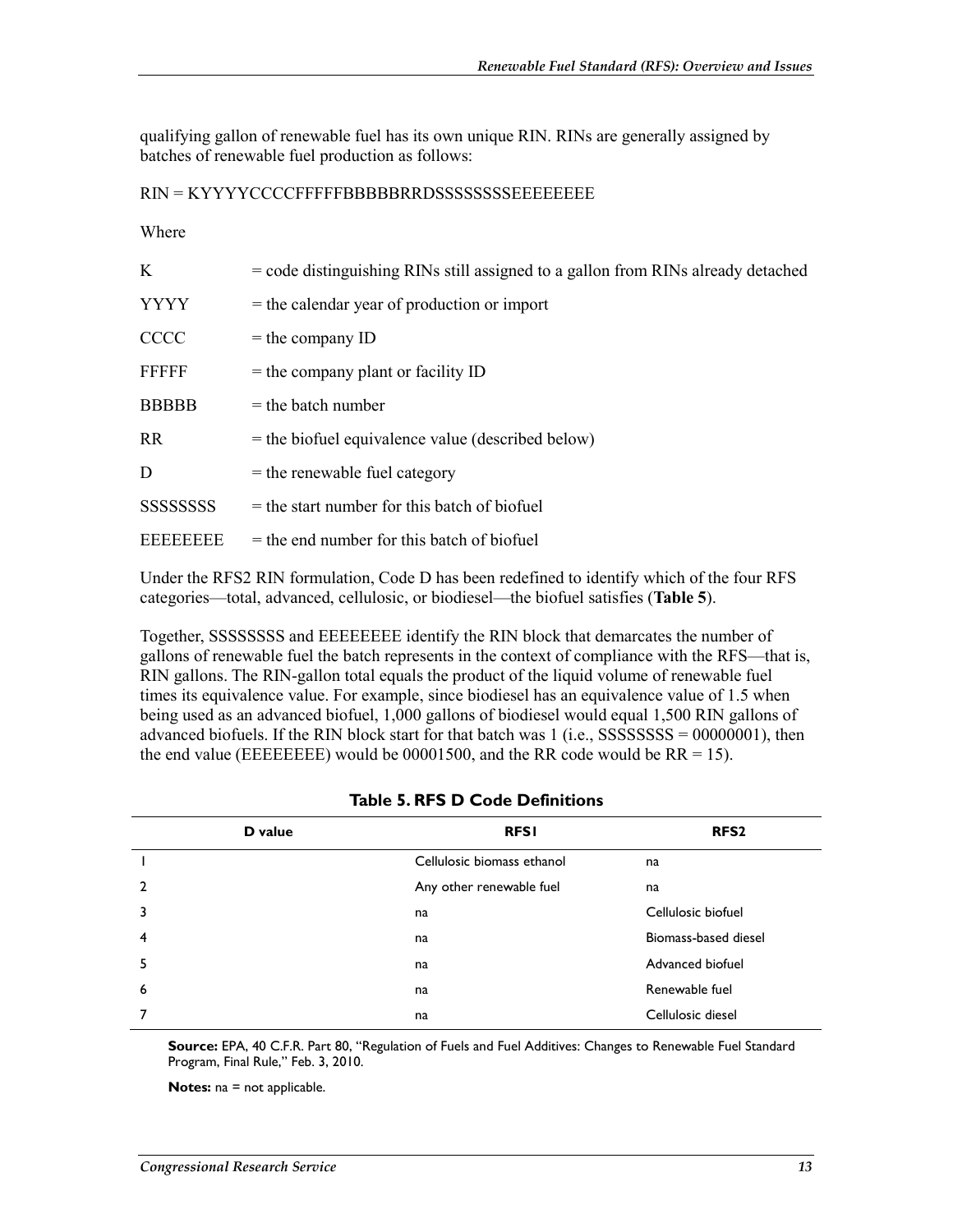Any party that owns RINs at any point during the year (including domestic and foreign producers, refiners, exporters, and importers of renewable fuels) must register with the EPA and follow RIN record-keeping and reporting guidelines. RINs can only be generated if it can be established that the feedstock from which the fuel was made meets EISA's definitions of renewable biomass, including land restrictions. The feedstock affirmation and record-keeping requirements apply to RINs generated by both domestic renewable fuel producers and RIN-generating foreign renewable fuel producers or importers. After a RIN is created by a biofuel producer or importer, it must be reported to the EPA (usually on a quarterly basis). When biofuels change ownership (e.g., are sold by a producer to a blender), the RINs are also transferred. When a renewable fuel is blended for retail sale or at the port of embarkation for export, the RIN is separated from the fuel and maybe used for compliance or trade. The Code K status of the RIN is changed at separation.

### **Small Refinery Exemption**

A permanent exemption is available to any parties who produce or import less than 10,000 gallons of renewable fuel in a year—they are not required to generate RINs for that volume, and are not required to register with the EPA if they do not take ownership of RINs generated by other parties. Under EISA, this exemption is temporarily extended (for up to three years beginning with the calendar year in which the refinery produces its first gallon of renewable fuel) to renewable fuel producers who produce less than 125,000 gallons per year from new production facilities. This exemption is intended to allow pilot and demonstration plants to focus on developing the technology and obtaining financing during their early stages rather than complying with RFS2 regulations.

### **Flexibility in Administering the RIN Requirements**

RINs generated during the current year may be used to satisfy either the current year's or the following year's RVO. A RIN would not be viable for any year's RVO beyond the immediately successive year; thus giving it essentially up to a two-year lifespan. For any individual company, up to 20% of the current year's RVO may be met by RINs from the previous calendar year.

In addition to compliance demonstration, RINs can be used for credit trading. When a fuel supplier has blended or sold a quantity of biofuel, the RINs are detached from the biofuels. If a supplier has already met its mandated share and has supplied surplus biofuels for a particular biofuel category, it can sell the extra RINs to another supplier (who has failed to meet its mandate for that same biofuel standard) or it can hold onto the RINs for future use (either to satisfy the succeeding year's requirement or for sale in the succeeding year). Since biofuels supply and demand can vary over time and across regions, a market has developed for RINs.

The marketability of RINs allows fuel suppliers who have not bought enough biofuels to fulfill their RFS requirement for each of the four RFS categories by purchasing the biofuels-specific RINs instead. As a result, RINs have value as a replacement for the actual purchase of biofuels. Because four separate biofuel mandates must be met, the RIN value may vary across the individual biofuel categories.<sup>36</sup> Since the RFS biofuels categories are nested, the price of RINs for

<sup>&</sup>lt;sup>36</sup> For example, this was the case in late 2010. The biodiesel production tax credit of \$1.00 per gallon had expired at the end of 2009 and subsequent biodiesel production dropped in 2010, potentially below that needed to meet the combined 2009/2010 mandate. As a result, biomass-based diesel RINs were trading at dramatically higher levels than one year previously. By the second week in December 2010, biomass-based diesel RINs were trading at \$0.85 to \$0.90 as (continued...)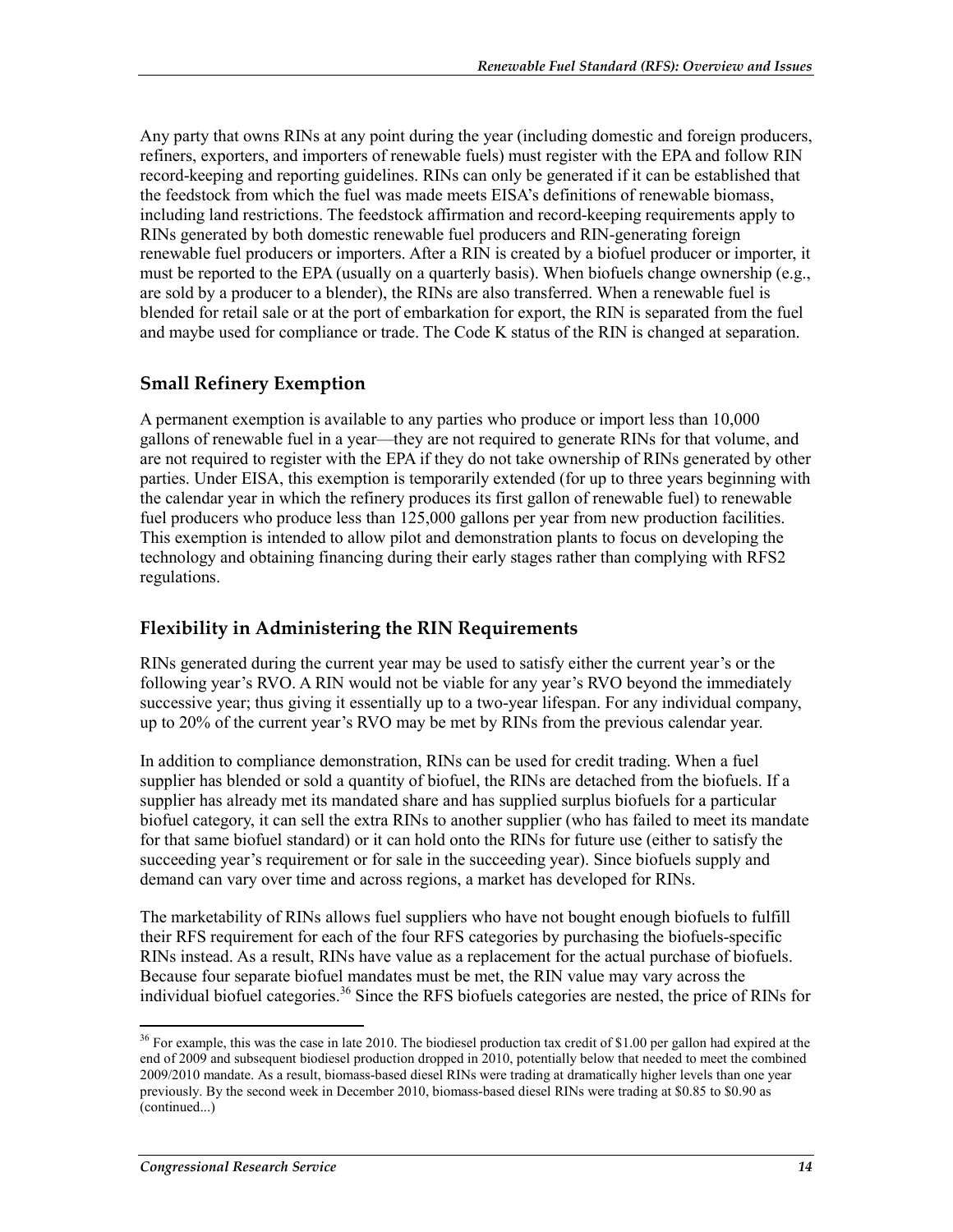specific sub-mandates (e.g., cellulosic biofuels or biodiesel) must be equal to or greater than the price of RINs for advanced biofuels which, in turn is equal to or greater than the RIN value for total renewable biofuels. Thus, RIN values may vary across RFS categories as well as geographically with variations in specific biofuels supply and demand conditions.



**Figure 2. How a Mandate May or May Not Affect RIN Values** 

**Source:** "Renewable Identification Numbers are the Tracking Instrument and Bellwether of U.S. Biofuel Mandates," by Wyatt Thompson, Seth Meyer, and Pat Westhoff, *EuroChoices* 8(3), 2009.

**Note:** Supply equals domestic production and imports; demand equals both blenders and exporters demand.

Differences in RIN values also reflect the degree to which the mandate associated with a specific RIN biofuel category is binding on the market equilibrium.<sup>37</sup> For example, if the supply of a specific biofuel—including both domestically produced as well as imported—available to the market exceeds the RFS mandate (see left-hand side of **Figure 2** where  $Q^*$  >  $Q_{RFS}$ ), then the RIN's "core" value (i.e., its price minus transaction costs and speculative component) would be zero at the mandated level  $(Q_{RFS})$ .

In contrast, if the mandated biofuel usage level exceeds what is offered by the market (see righthand side of **Figure 2** where  $Q_{RFS} > Q^*$ , the biofuels mandate is binding because it forces biofuels blenders to use more biofuels than they would without the mandate. The price of the biofuel purchased by the blender has to rise to  $P_{\text{producer}}$  to solicit the extra production from the

 $\overline{a}$ 

<sup>(...</sup>continued)

compared to \$0.01 to \$0.02 the same week in 2009. However, with the enactment of an extension of the tax credit, biomass-based diesel RIN prices dropped by more than 30% in one week. "RIN Quotes," *The Ethanol Monitor*, vol. 6, no. 48 (December 20, 2010), p. 12.

<sup>&</sup>lt;sup>37</sup> This discussion is based on "Renewable Identification Numbers are the Tracking Instrument and Bellwether of U.S. Biofuel Mandates," by Wyatt Thompson, Seth Meyer, and Pat Westhoff, *EuroChoices* 8(3), 2009.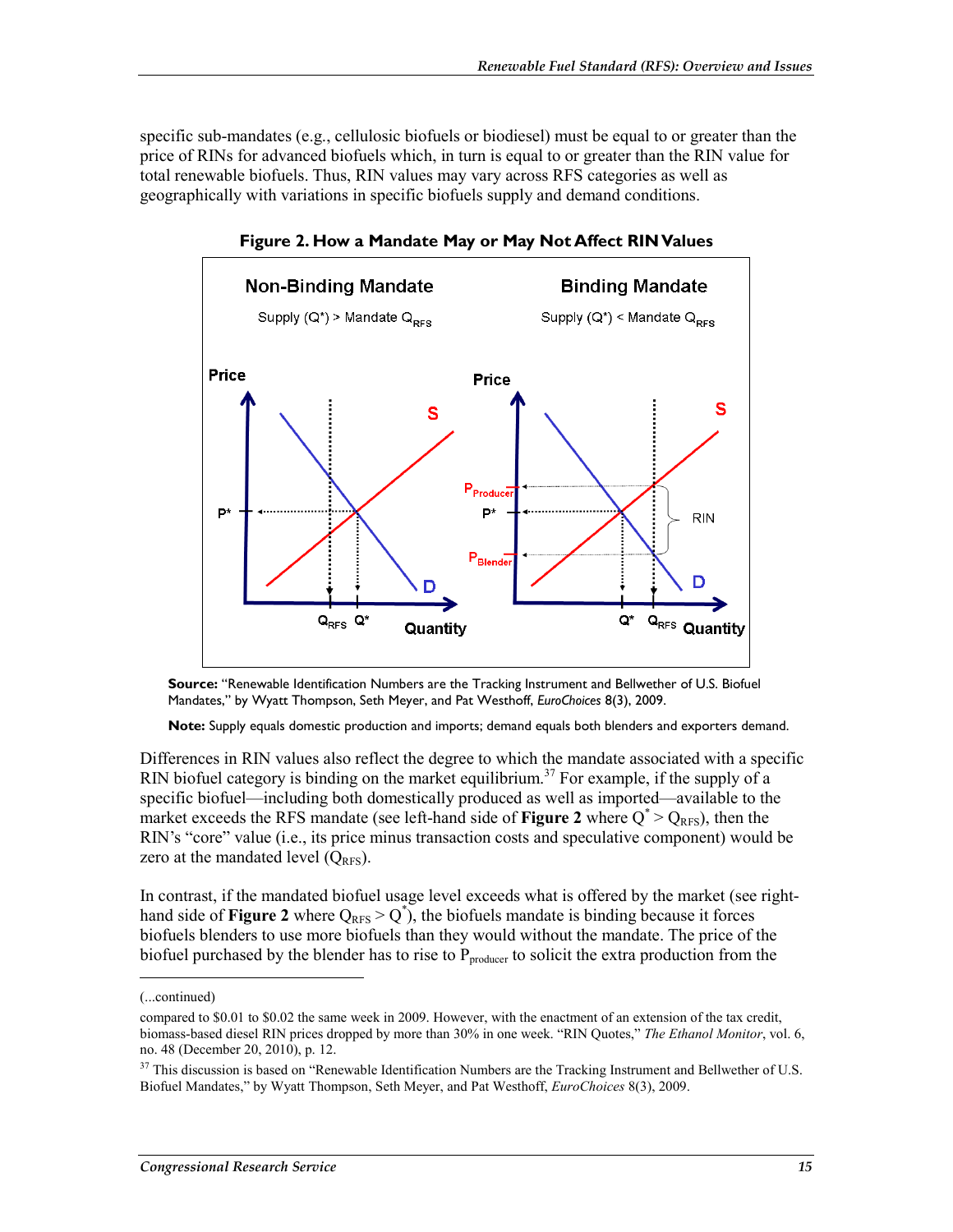biofuels producers, while the biofuels price must fall to P<sub>blender</sub> to encourage greater blender purchases. The RIN's core value would be equal to the gap between these two prices,  $P_{\text{producer}}$ minus  $P_{blender}$ . However, the blender must pay the full price of  $P_{producer}$ , which includes both  $P_{blender}$ plus the RIN's core value, to acquire the mandated  $Q_{RFS}$ .

A RIN also may have speculative value, even when in surplus, if an investor were to anticipate a shortage in the near future (i.e., within the period for which a RIN is valid) and seek to acquire RINs cheaply in advance of the shortage. To date, the overall biofuels mandates have not been binding and until recently general renewable fuel RIN values generally have been small. It is expected that, if the RFS becomes binding, fuel suppliers will pass the added cost of biofuels acquisition (i.e., the RIN value), on to motor fuel consumers in the form of higher fuel prices.<sup>38</sup>

Because RINs have value, they are not immune to fraudulent activity. In late 2011 and early 2012, EPA issued notices of violations (NOVs) to three companies (Clean Green Fuels, LLC, Absolute Fuels, LLC, and Green Diesel, LLC) that the agency alleges fraudulently generated a combined 140 million biodiesel RINs in 2010 and 2011. Subsequently, individuals representing two of these companies have also faced criminal prosecution.<sup>39</sup>

## **EPA Analysis of RFS Impacts**

As part of its final rule determination, EPA included an analysis of the market and environmental impact of the increased use of renewable fuels under the RFS2 standards.<sup>40</sup> The analytical results include the following.

- **Reduced dependence on foreign sources of crude oil.** By 2022, the mandated 36 bgals of renewable fuel will displace about 13.6 bgals of petroleum-based gasoline and diesel fuel, representing about 7% of expected annual U.S. transportation fuel consumption.
- **Reduced price of domestic transportation fuels.** By 2022, the increased use of renewable fuels is expected to decrease gasoline costs by \$0.024 per gallon and diesel costs by \$0.121 per gallon, producing a combined annual savings of nearly \$12 billion.
- **Reduced GHG emissions.** When fully implemented in 2022, the expanded use of biofuels under the RFS is expected to reduce annual GHG emissions by 138 million metric tons—equivalent to taking about 27 million vehicles off the road.
- **Increased U.S. farm income.** By 2022, the expanded market for agricultural products such as corn and soybeans resulting from biofuels production is expected to increase annual net farm income by \$13 billion.
- **Decreased corn and soybean exports.** The expanded use of corn starch and soybean oil for biofuels is expected to reduce corn exports by 8% and soybean exports by 14% by 2022.

<sup>38</sup> Ibid., p. 46.

<sup>&</sup>lt;sup>39</sup> For more information, see CRS Report R42824, *Analysis of Renewable Identification Numbers (RINs) in the Renewable Fuel Standard (RFS)*.

<sup>&</sup>lt;sup>40</sup> EPA, "Renewable Fuel Standard Program (RFS2) Regulatory Impact Analysis," Assessment and Standards Division, Office of Transportation and Air Quality, EPA-420-R-10-006, February 2010.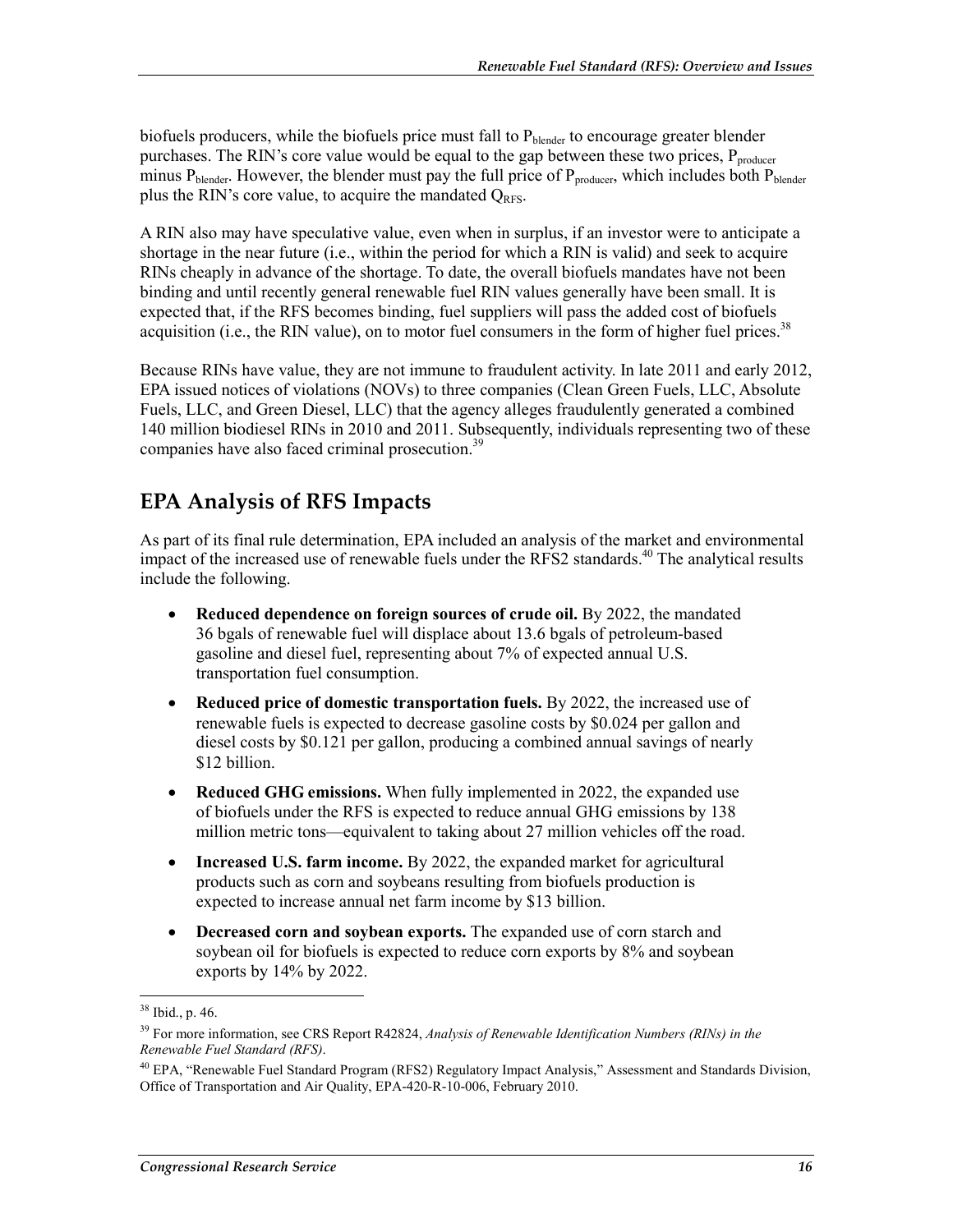- **Increased cost of food in the United States.** The increased demand for U.S. agricultural products is expected to raise the overall commodity price structure, leading to an annual increase in the cost of food per capita of about \$10 by 2022, or over \$3 billion.
- **Increased emissions of certain air contaminants, but decreased emissions of others.** Contaminants expected to increase include hydrocarbons, nitrogen oxides (NOx), acetaldehyde, and ethanol; those expected to decrease include carbon monoxide (CO) and benzene. The effects are expected to vary widely across regions, but in the net, increases in population-weighted annual average ambient PM and ozone concentrations are anticipated to lead to up to 245 cases of adult premature mortality.

# **RFS as Public Policy**

## **Proponents' Viewpoint**

Supporters of an RFS claim it serves several public policy interests $41$  in that it:

- reduces the risk of investing in renewable biofuels by guaranteeing biofuels demand for a projected period (such risk would otherwise keep significant investment capital on the sidelines);
- enhances U.S. energy security via the production of liquid fuel from a renewable domestic source resulting in decreased reliance on imported fossil fuels (the United States currently imports over half of its petroleum, $42$  two-thirds of which is consumed by the transportation sector);
- provides an additional source of demand—renewable biofuels—for U.S. agricultural output that has significant agricultural and rural economic benefits via increased farm and rural incomes and substantial rural employment opportunities;<sup>43</sup>
- underwrites the environmental benefits of renewable biofuels over fossil fuels (most biofuels are non-toxic, biodegradable, and produced from renewable feedstocks); and
- responds to climate change concerns because agricultural-based biofuels emit substantially lower volumes of direct greenhouse gases (GHGs) than fossil fuels when produced, harvested, and processed under certain circumstances.

## **Critics' Viewpoints**

Critics of an RFS, particularly of the EISA expansion of the original RFS, have taken issue with many specific aspects of biofuels production and use, including the following:

<sup>1</sup> 41 See Renewable Fuels Assoc. (RFA), *Position Papers* at http://www.ethanolrfa.org/pages/position-papers.

<sup>42</sup> DOE, EIA, *Annual Energy Review 2013*, Table A1, "Total Energy Supply and Disposition Summary," Washington, December 5, 2012, at http://www.eia.gov/forecasts/aeo/er/pdf/tbla1.pdf.

<sup>43</sup> For example, see John M. Urbanchuk (Technical Director, Environmental Economics), *Contribution of the Ethanol Industry to the Economy of the United States*, white paper prepared for Renewable Fuels Assoc., January 31, 2013.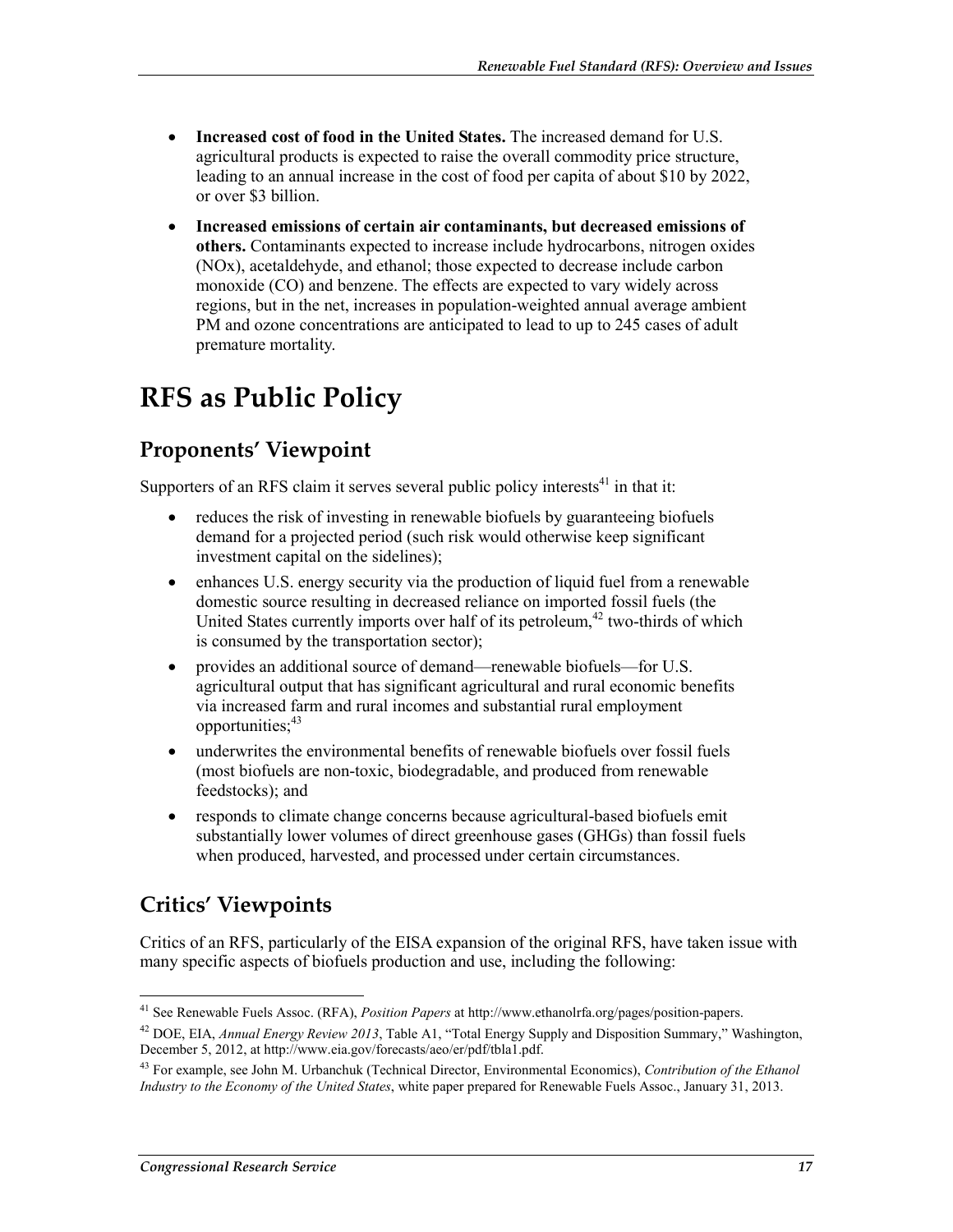- By picking the "winner," policymakers may exclude or retard the development of other, potentially preferable alternative energy sources.44 Critics contend that biofuels are given an advantage via billions of dollars of annual subsidies that distort investment markets by redirecting venture capital and other investment dollars away from competing alternative energy sources. Instead, these critics have argued for a more "technology-neutral" policy such as a carbon tax, a capand-trade system of carbon credits, or a floor price on imported petroleum.
- Continued large federal incentives for corn-starch ethanol production are no longer necessary since the sector is no longer in its "economic infancy" and would have been profitable in most months since 2006 without federal subsidies.<sup>45</sup>
- The expanded mandate could have substantial unintended consequences in other areas of policy importance, including energy/petroleum security, pollutant and greenhouse gas emissions, agricultural commodity and food markets, land use patterns, soil and water quality, conservation, the ability of the gasolinemarketing infrastructure and auto fleet to accommodate higher ethanol concentrations in gasoline, the likelihood of modifications in engine design, and other considerations.
- Taxpayers are being asked to finance continued biofuels subsidies in support of existing and future biofuels infrastructure that have the potential to affect future federal budgetary choices.

## **The Increasing Cost of Biofuels Policy**

A 2007 survey of federal and state government subsidies in support of ethanol production reported that total annual federal support fell somewhere in the range of \$5.4 billion to \$6.6 billion per year—nearly \$1 per gallon of biofuel produced in the United States.<sup>46</sup> In 2011 (prior to the expiration of various tax credits on December 31, 2011), federal subsidies were estimated at over  $\hat{S}$ 7.8 billion, including nearly \$7.5 billion in tax credits.<sup>47</sup> In 2012, following the expiration of the corn ethanol tax credit, a preliminary estimate of federal biofuel subsidies (including Title IX farm bill energy programs)<sup>48</sup> is approximately \$1.3 billion, of which slightly more than \$1 billion is attributable to the biodiesel tax credit of \$1.00 per gallon.

Historically, the major direct federal costs associated with the implementation of the RFS have been the federal tax credits available to the various biofuels that are blended to meet the RFS mandate.<sup>49</sup> Most of these tax credits expired at the end of 2011, while the cellulosic biofuels

46 Ronald Steenblik, *Biofuels—At What Cost? Government Support for Ethanol and Biodiesel in the United States*, Global Subsidies Initiative of the International Institute for Sustainable Development, Geneva, Switzerland, September 2007, p. 37; available at http://www.globalsubsidies.org.

<sup>&</sup>lt;sup>44</sup> For example, see Bruce A. Babcock, "High Crop Prices, Ethanol Mandates, and the Public Good: Do They Coexist?" *Iowa Ag Review*, Vol. 13, No. 2, Spring 2007; and Robert Hahn and Caroline Cecot, "The Benefits and Costs of Ethanol," Working Paper 07-17, AEI-Brookings Joint Center for Regulatory Studies, November 2007.

<sup>45</sup> Chris Hurt, Wally Tyner, and Otto Doering, Department of Agricultural Economics, Purdue University, *Economics of Ethanol*, December 2006, West Lafayette, IN.

 $47$  CRS projection based on available data various USDA and DOE sources.

<sup>48</sup> See CRS Report R41985, *Renewable Energy Programs and the Farm Bill: Status and Issues*.

<sup>49</sup> See CRS Report R42566, *Alternative Fuel and Advanced Vehicle Technology Incentives: A Summary of Federal Programs*.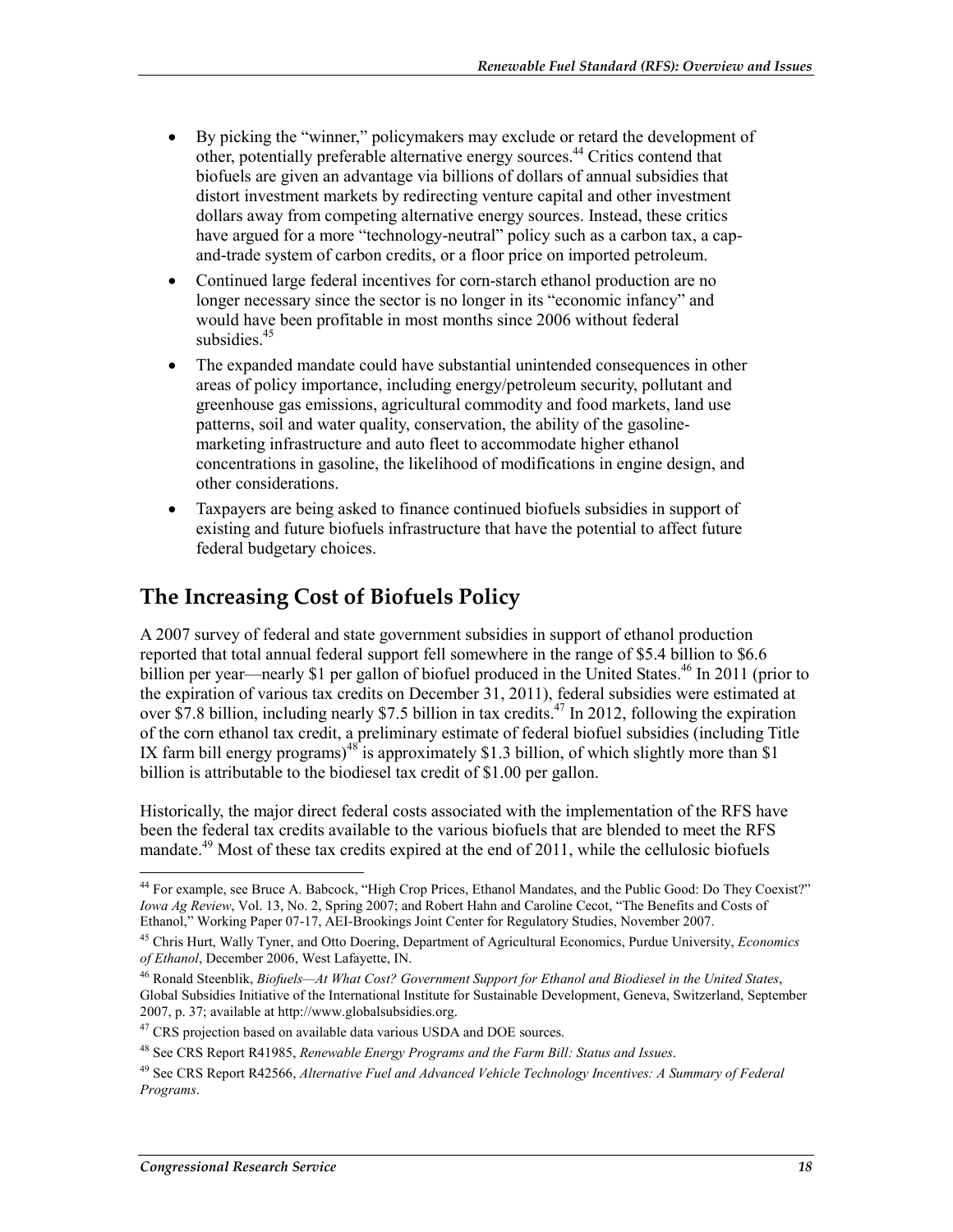production tax credit expired at the end of 2012. On January 2, 2013, both the cellulosic biofuels production tax credit of \$1.01 per gallon and the biodiesel and renewable diesel fuel mixtures tax credit of \$1.00 per gallon were extended through 2013 by the American Taxpayers Relief Act of 2012 (ATRA: P.L. 112-240). ATRA also retroactively applied the extension to biodiesel and renewable diesel fuel mixtures produced in 2012.

# **Potential Issues with the Expanded RFS**

Most U.S. biofuel production is ethanol produced from corn starch. As a result, as the U.S. ethanol industry has grown over the years, so too has its usage share of the annual corn crop. In 2000, national ethanol production was using about 6% of U.S. corn supplies; by 2012 it was expected to use about  $40\%$ .<sup>50</sup>

Under the expanded RFS, the 2015 corn ethanol cap of 15 billion gallons—coupled with the existing U.S. ethanol production capacity of nearly 14 billion gallons—suggests that corn ethanol will continue to use about 40% of the volume of U.S. corn production for several years to come, depending on yield and area developments.<sup>51</sup> This significant shift towards greater corn use for biofuels has meant higher prices for other corn users, including both the livestock and export sectors (**Figure 3**).

The biofuels-driven expansion in feedstocks production (especially corn for grain and stover) has heightened competition for available cropland between biofuels feedstocks and other field crops, and has resulted in more intense agricultural activity on U.S. cropland to meet growing demand for food, feed, and fuel resources. This has consequences for several important agricultural markets, including

- grains—because corn competes with other grains for land;
- livestock—because animal feed costs increase with the price of corn;
- agricultural inputs—because corn is more input-intensive (in terms of fertilizers and pesticides) than other major field crops; and
- land—because the value of cropland, as well as total harvested acreage, increases with commodity prices and returns per acre.

In addition to agricultural effects, an increase in corn-based ethanol production could potentially have other market effects, including effects on:

- energy markets—because natural gas is a key input in both corn and ethanol production (although the recent growth in U.S. production of natural gas under new fracking methods has largely diminished this aspect);
- water quality—because expanding corn-based ethanol production likely involves heavier use of farm chemicals with increased potential for run-off or leaching;
- water resource availability—because water plays a crucial role in all stages of biofuels production, from cultivation of feedstocks through their conversion into

1 50 World Agr. Outlook Board (WAOB), USDA, *World Agr. Supply and Demand Estimates (WASDE)*, Feb. 8, 2013.

<sup>51</sup> *USDA Agricultural Projections to 2022*, OCE-2013-1, Office of the Chief Economist, February 2013.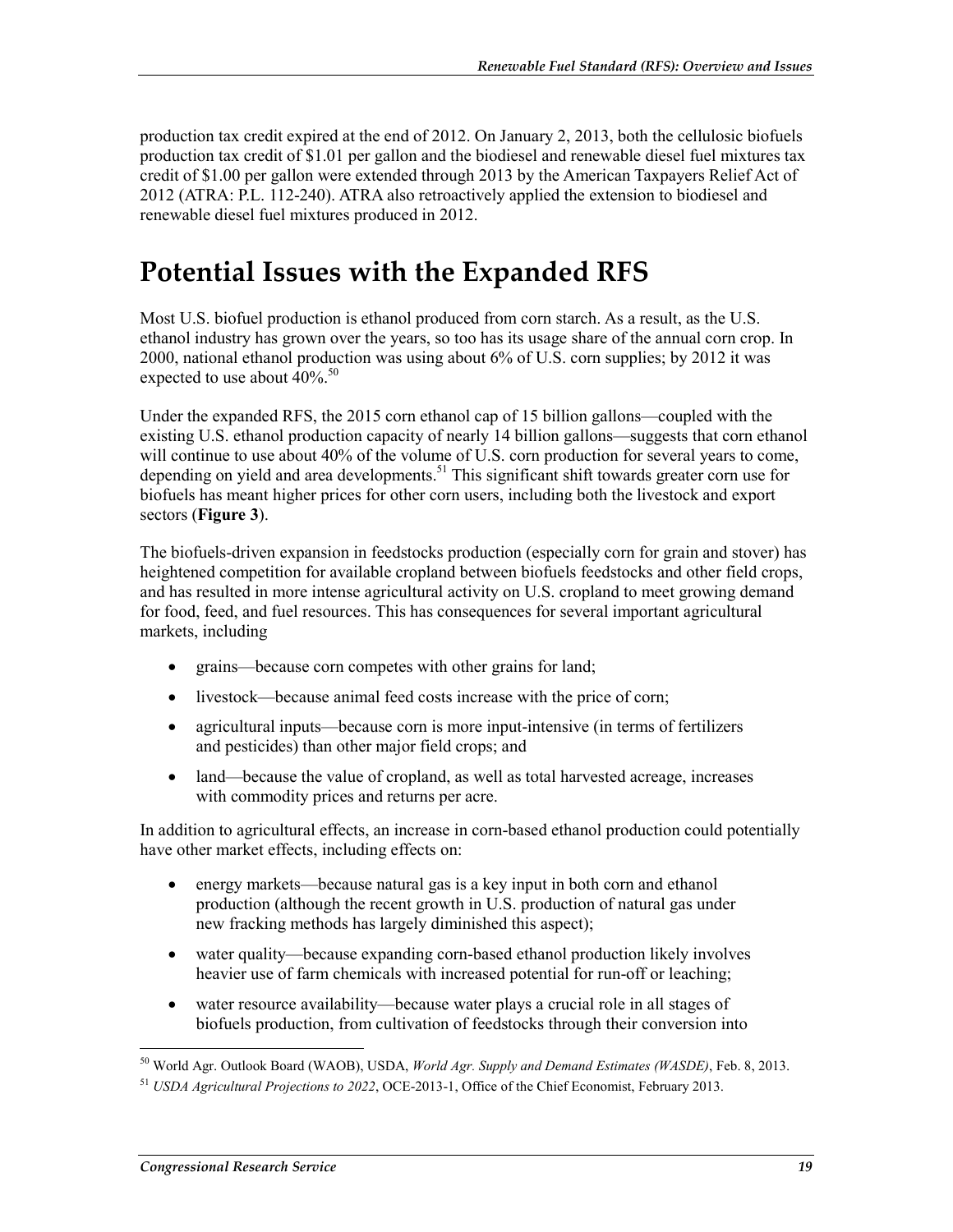biofuels, yet there remain many uncertainties about national and regional effects of increased biofuels production on water resources;<sup>52</sup>

- soil fertility—because several potential biofuels activities (including intensive year-over-year corn production, diversion of corn stover to cellulosic biofuels production and away from field retention as a soil amendment under low-till cultivation, and the expansion of biofuels feedstock cultivation on marginal land) could result in diminished soil fertility and/or increased erosion;
- wildlife habitat—because expanding biofuels feedstock production on marginal lands traditionally left fallow under a conserving practice could compete with wildlife and fowl habitat; and
- federal budget exposure—because applying the federal cellulosic biofuels production tax credit of \$1.01 per gallon to the RFS requirements produces an annual budget liability of \$16 billion by 2022 (assuming that the tax credit is extended and that the cellulosic mandate is met).

#### **Figure 3. Ethanol Uses an Increasing Share of U.S. Corn Production, Particularly Since 2005, While Feed Use Has Fallen Sharply**

(annual U.S. corn disappearance categories, as a percent of total use, excluding ending stocks)



**Source:** USDA, Production, Supply, and Demand (PSD) database, February 8, 2013.

**Note:** Data do not account for use of ethanol by-products as animal feed; about 30% (by weight) of corn used for biofuels is left over from the production process and is useful as a relatively high-protein animal feed.

 $52$  "Many Uncertainties Remain about National and Regional Effects of Increased Biofuel Production on Water Resources," GAO-10-116, U.S. Government Accountability Office, November 2009.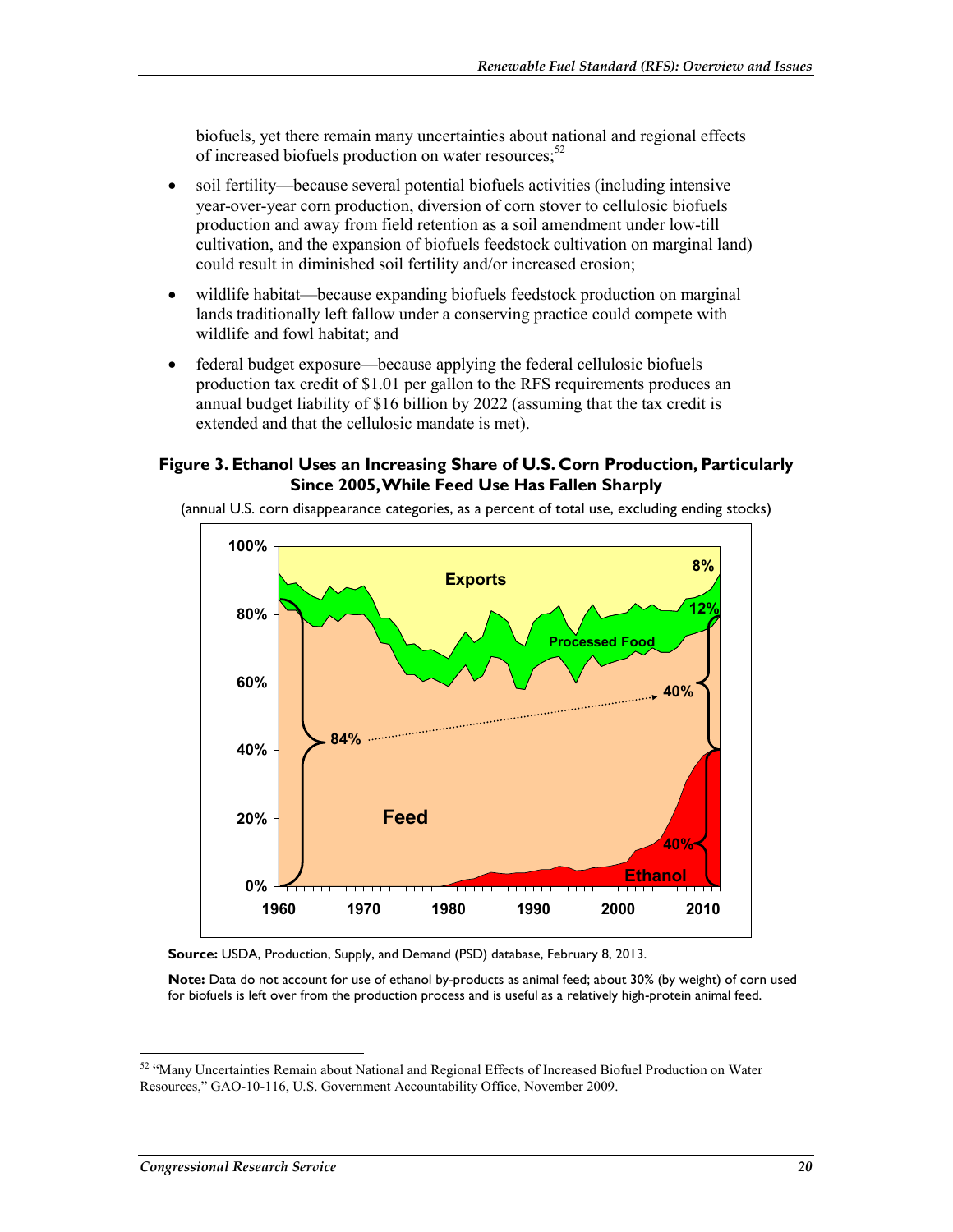## **Overview of Long-Run Corn Ethanol Supply Issues**

The ability of the U.S. corn industry to continue to expand production and satisfy the steady growth in demand depends, first and foremost, on continued productivity gains. U.S. corn yields have shown strong, steady growth since the late 1940s, with some acceleration occurring since the mid-1990s as bio-engineered advances in seed technology have heightened drought and pest resistance in corn plants (**Figure 4**). However, since achieving a record 164.7 bushels/acre in 2009, U.S. corn yields have experienced three consecutive years of decline (related to unfavorable precipitation and temperature conditions at critical points in the growing season), to the point where the 2012 national corn yield estimate of 122.3 bushels/acre is the lowest yield since 1995.

### **Corn Prices**

Expanding U.S. corn production has only partially offset the rapid growth in demand following the rapid expansion of the U.S. ethanol industry that has occurred since 2005. As a result, corn prices have trended steadily upward in direct relation to the added growth in demand from the ethanol sector (**Figure 5**). USDA projects corn prices to remain in the \$4 to \$5 per bushel range through 2020, compared with an average farm price of \$2.15 per bushel during the 10-year period from 1997 to 2006.<sup>53</sup>





**Source:** USDA, PSD database, as of February 8, 2013.

<sup>&</sup>lt;u>.</u> <sup>53</sup> *USDA Agricultural Projections to 2022*, OCE-2013-1, Office of the Chief Economist, February 2013.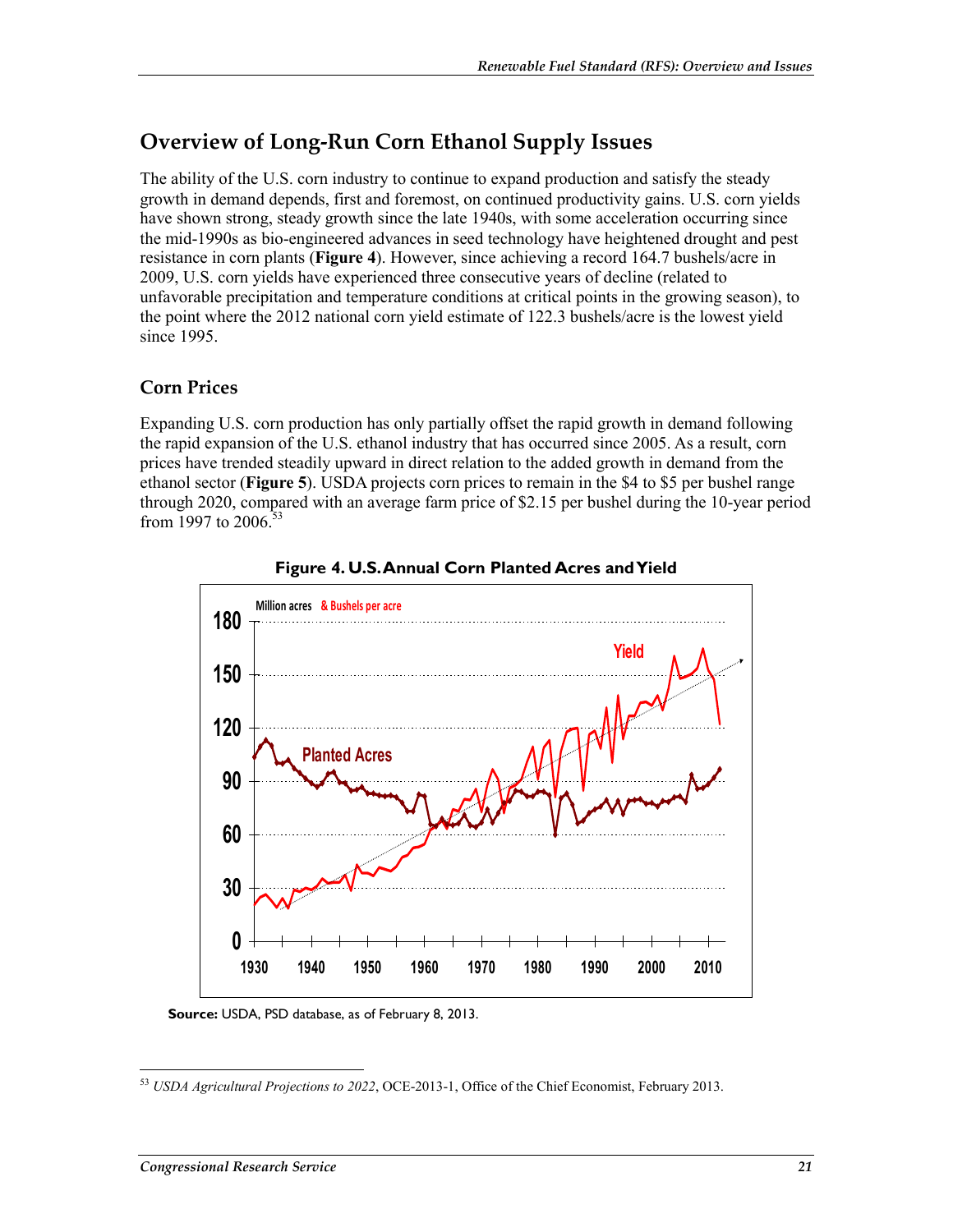(Central Illinois cash price for no. 2, yellow corn) **\$0 \$2 \$4 \$6 \$8 1998 2000 2002 2004 2006 2008 2010 2012**

**Figure 5. Monthly U.S. Corn Prices Have Trended Upward Since Late 2005** 

#### **Corn Yields**

It is likely that upward-trending farm prices (**Figure 5**) will encourage continued research investments to move corn yields steadily higher in the future. However, even slight differences in the long-run growth rate portend large impacts in the price outlook. Some economists think that yield increases will slow in coming decades because of land degradation and the impact of climate change. Others suggest that dramatic developments in bio-engineering and seed technology will push corn yields sharply higher. A prime example of the differences in U.S. corn yield outlooks is the contrast between USDA, whose economists project U.S. corn yields to reach about 240 bushels per acre by 2050, and the scientists of the biotech seed company Monsanto, who predict that corn yields will be much higher—as much as 300 bushels per acre—by 2030.<sup>54</sup> According to USDA, achieving "300-bushel corn" by 2030 would require an extraordinary deviation (a tripling) from both projected and accelerated corn yield trends, and would be historically unprecedented.<sup>55</sup>

#### **Corn Area**

1

U.S. cropland planted to corn has increased in recent years from the 1983 low of 60.3 million acres to as high as 97.2 million acres in 2012. Prospects for further expansion in crop area are far

**Source:** USDA, ERS, Feed Grains Database, at http://www.ers.usda.gov/Data/feedgrains/; as of Feb. 26, 2013.

<sup>54</sup> Philip Brasher, "2050 Corn Harvest Will Affect Food, Fuel Policies," *Des Moines Register*, November 15, 2009.

<sup>55</sup> Paul W. Heisey, "Science, Technology, and Prospects for Growth in U.S. Corn Yields," *Amber Waves*, vol. 7, no. 4, Economic Research Service, USDA, December 2009.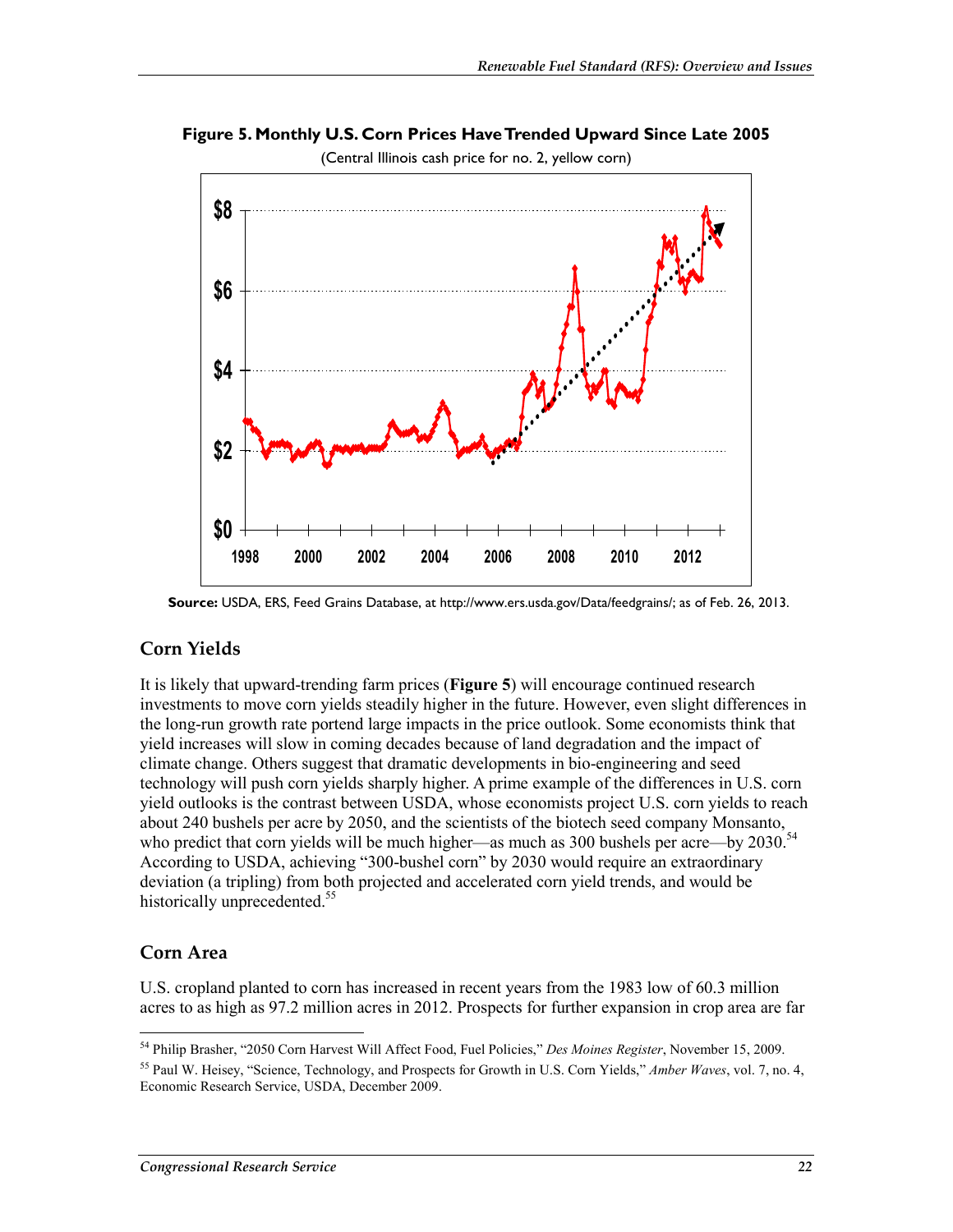less certain, as corn is an energy-intensive crop that prefers deep, fertile soils and timely precipitation. Within the prime corn-growing regions of the Corn Belt, per-acre returns for corn easily dwarf other field crops that vie for the same acreage. Recent seed developments have allowed corn production to expand dramatically into the central and northern Plains states. However, the risk of investing up front in high operating costs to be offset at harvest by strong returns increases as production moves into less traditional regions, such as the northern Plains, the Delta, and the Southeast. In addition, planting successive corn crops—referred to as corn-on-corn cultivation—rather than in rotation with soybeans, wheat, or fallow generally produces a yield drag on successive corn crops that can lower yields anywhere from 5% to 15%, depending on soil, climate, and cultivation practices.

#### **Corn-Soybean Rotation**

The most likely source of new corn acreage will come from shifts in crop rotation from soybeans to corn.<sup>56</sup> However, crop intensification also has its limits. Corn (of the grass family) is traditionally planted in an annual rotation with soybeans (a broad-leaf legume) that offers important agronomic benefits including pest and disease control, as well as enhanced soil fertility.<sup>57</sup> When farmers shift away from this rotation, corn yields tend to suffer. Planting cornon-corn in two consecutive years usually results in a  $5\%$  to  $15\%$  yield decline in the second year.<sup>58</sup> As a result, the corn-to-soybean price ratio would have to tilt fairly strongly in favor of corn for corn-on-corn production to be profitable. Given the limitations on corn area expansion and rotational intensification, it is likely that the sustainable long-run corn planted area is probably in the range of 90 million to 95 million acres. If this is the case, then it would mean that future growth in U.S. corn production will be increasingly dependent on yield growth.

## **Overview of Non-Corn-Starch-Ethanol RFS Issues**

EISA defines "advanced biofuels" very broadly as biofuels other than corn-starch ethanol. As such, advanced biofuels would include imported Brazilian sugar-cane ethanol, as well as homegrown biodiesel. However, the principal focus of advanced biofuels is on biofuels based on cellulosic biomass. Under the RFS2, advanced biofuels use is mandated to reach a minimum of 21 billion gallons by 2022, of which at least 16 billion gallons must be some type of cellulosic biofuel. However, many obstacles must first be overcome before commercially competitive cellulosic biofuels production occurs.59

In the near term, it is likely that corn stover<sup>60</sup> will be a primary biomass of choice for cellulosic biofuels production. This is because many ethanol plants already exist in corn production zones and an extension of those plants to include cellulosic biofuels production from stover would offer

<sup>56</sup> Chad E. Hart, "Feeding the Ethanol Boom: Where Will the Corn Come From?" *Iowa Ag Review*, vol. 12, no. 4 (Fall 2006), pp. 4-5.

<sup>57</sup> Bruce A. Babcock and David A. Hennessy, "Getting More Corn Acres from the Corn Belt," *Iowa Ag Review*, vol. 12, no. 4 (Fall 2006), pp. 6-7.

<sup>58</sup> Michael Duffy and David Correll, "The Economics of Corn on Corn," *Integrated Crop Management*, IC-498 (1), February 12, 2007.

<sup>59</sup> See CRS Report R41106, *Meeting the Renewable Fuel Standard (RFS) Mandate for Cellulosic Biofuels: Questions and Answers*, and CRS Report R41460, *Cellulosic Ethanol: Feedstocks, Conversion Technologies, Economics, and Policy Options*.

 $60$  Stover is the above-soil part of the corn plant excluding the kernels.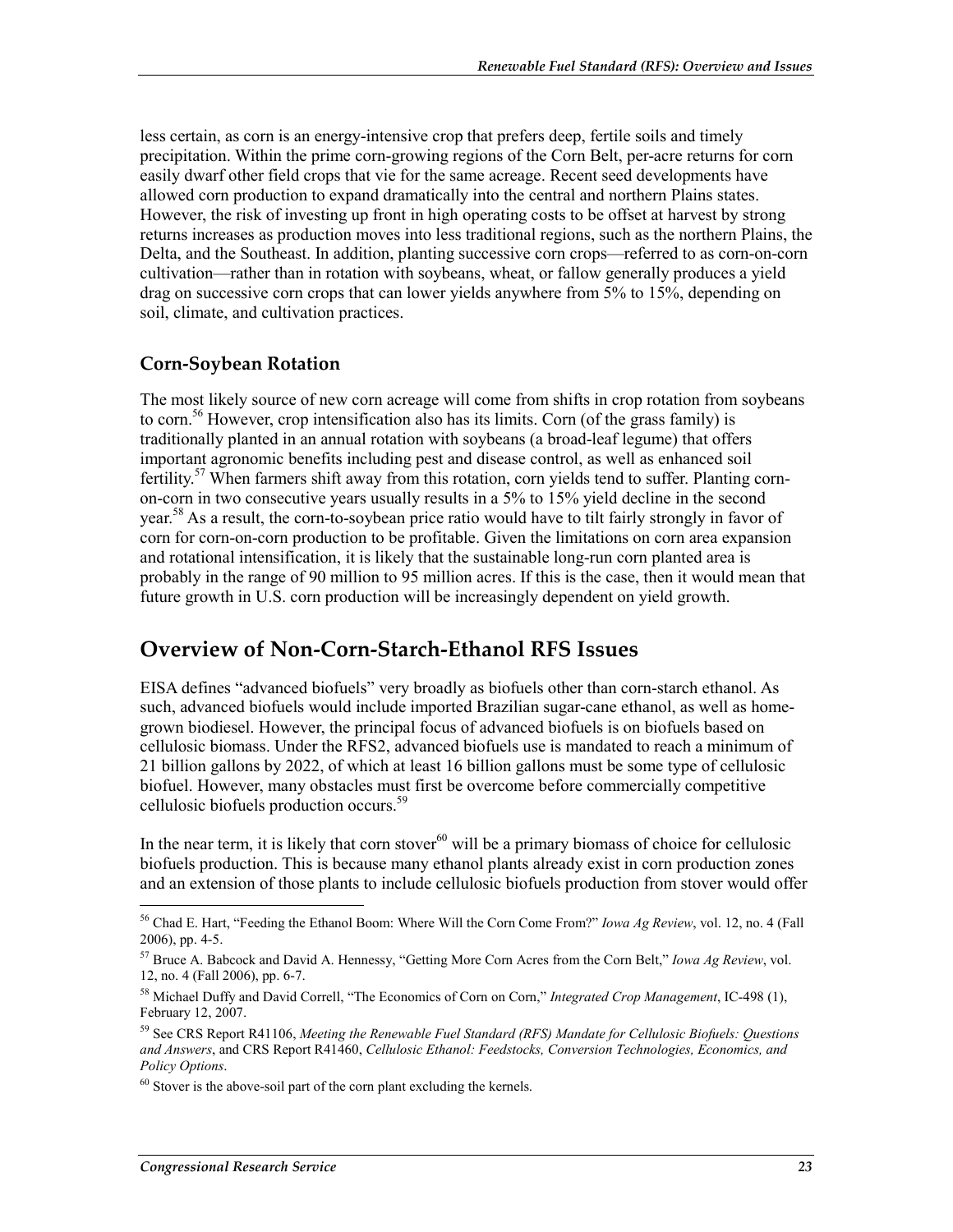some scale economies. However, stover-to-biofuel conversion has its own set of potential environmental trade-offs, paramount of which is the dilemma of sacrificing soil fertility gains by harvesting the stover rather than returning it to the soil under no- or minimum-tillage practices.

### **Cellulosic Biofuels Production Uncertainties**

There are substantial uncertainties regarding both the costs of producing cellulosic feedstocks and the costs of producing biofuels from those feedstocks. Dedicated perennial crops are often slow to establish, and it can take several years before a marketable crop is produced. Crops heavy in cellulose tend to be bulky and represent significant problems in terms of harvesting, transporting, and storing. New harvesting machinery would need to be developed to guarantee an economic supply of cellulosic feedstocks.<sup>61</sup> Seasonality issues involving the operation of a biofuels plant year-round based on a four- or five-month harvest period of biomass suggest that storage is likely to matter a great deal. In addition, most marginal lands (i.e., the low-cost biomass production zones) are located far from major urban markets, making it difficult to reconcile plant location with the cost of fuel distribution.

Following the EPA's substantial revisions to the first three years of cellulosic biofuels mandates (2010-2012) and a proposed revision for the fourth year (2013), there has been considerable uncertainty surrounding current cellulosic biofuel conversion technologies and the cost of the conversion process (including physical, chemical, enzymatic, and microbial treatment and conversion of the biomass feedstocks into motor fuel). These uncertainties, plus the financial crisis of 2008 and the ensuing recession and credit crunch, severely curtailed new investment in the biofuels sector.<sup>62</sup> However, it appears that 2013 will experience the first substantial commercial production levels of cellulosic biofuels. EPA has proposed a cellulosic biofuels RFS of 14 million gallons under the expectation that two plants will begin commercial production during the first quarter of 2013, with at least two more plants expected to follow by the fourth quarter of 2013.<sup> $63$ </sup> In addition, industry reports suggest that new cellulosic biofuels plants are either in the planning stages or under construction in as many as 20 states and Canadian provinces.<sup>64</sup>

### **Unintended Policy Outcomes of the "Advanced Biofuels" Mandate**

Because the advanced biofuels mandate in the RFS is a fixed mandate, irrespective of prices, the above uncertainties about the production of cellulosic ethanol could have significant implications for fuel supply and fuel prices. If cellulosic ethanol production is unable to advance rapidly enough to meet the RFS mandate for non-corn-starch ethanol, then other unexpected biofuels sources may be forced to step in and fill the void:

 $61$  To economically supply field residues to biofuels producers, farm equipment manufacturers likely would need to develop one-pass harvesters that could collect and separate crops and crop residues at the same time.

<sup>62</sup> CRS Report R41106, *Meeting the Renewable Fuel Standard (RFS) Mandate for Cellulosic Biofuels: Questions and Answers*.

<sup>63</sup> EPA, "Regulation of Fuels and Fuel Additives: 2013 Renewable Fuel Standards; Proposed Rule," *Federal Register,*  Vol. 78, No. 26, February 7, 2013, pp. 9282-9306.

<sup>64</sup> For example see, Advanced Ethanol Council (AEC), "Cellulosic Plants: Industry Progress Report 2012/13," December 19, 2012; and "Visible Progress in Commercialization of Advanced Biofuels, Biobased Products and Renewable Chemicals," Biotechnology Industry Organization (BIO), June 15, 2012.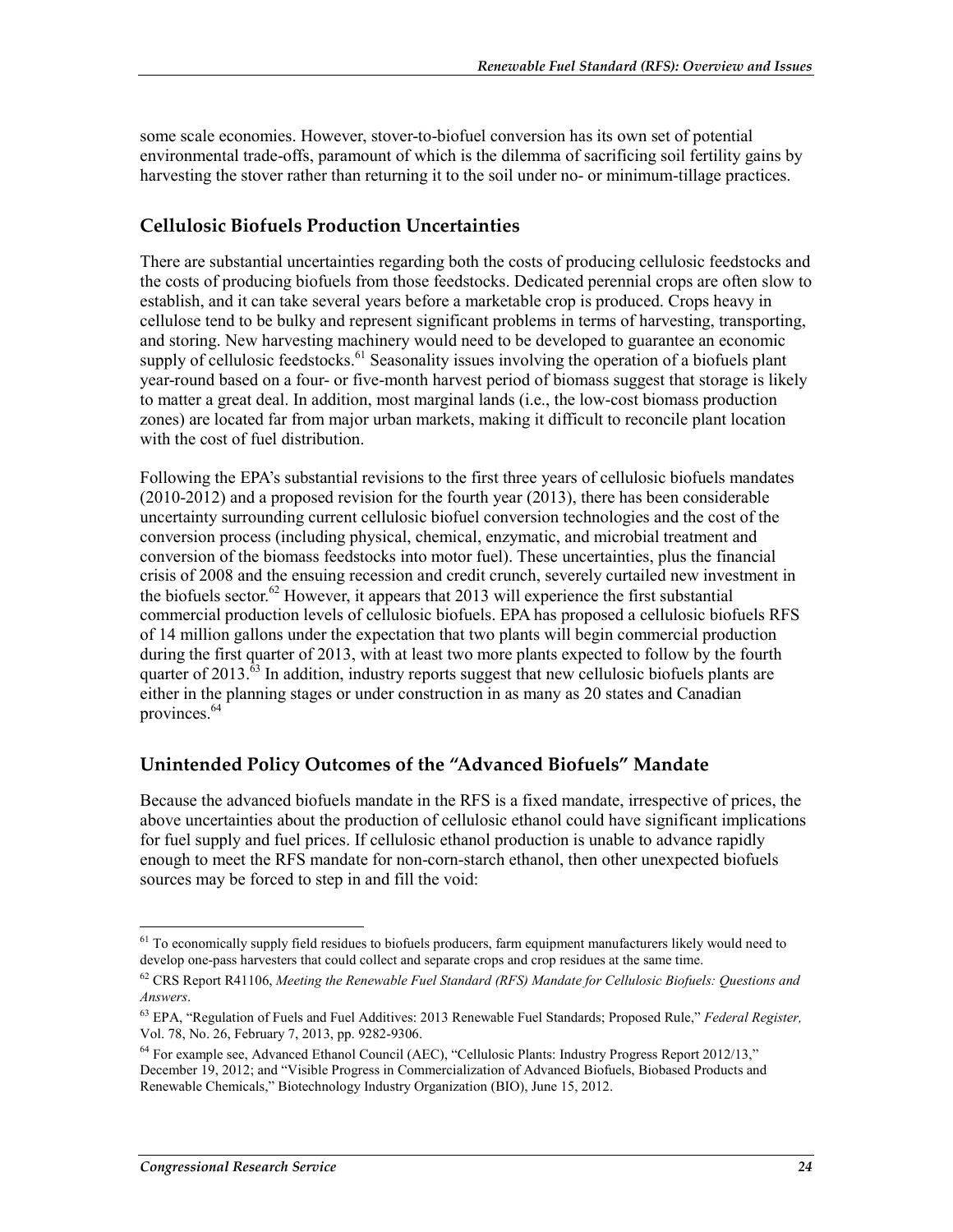- production of domestic sorghum-starch ethanol may expand across the prairie states and in other regions less suitable for corn production;
- costly domestic sugar-beet ethanol or biodiesel production may be undertaken to fill the mandate; or
- imports of Brazilian sugar-cane ethanol could expand.

## **Energy Supply Issues**

Biofuels are not primary energy sources. Energy is first stored in biological material (through photosynthesis), and then must be converted into a more useful, portable fuel. This conversion requires energy. The amount and types of energy used to produce biofuels (e.g., coal versus natural gas), and the feedstocks for biofuels production (e.g., corn versus cellulosic biomass), are critical in determining a biofuels net energy balance and the environmental benefits of a biofuel.

### **Energy Balance**

To analyze the net energy consumption of ethanol, the entire fuel cycle must be considered. The fuel cycle consists of all inputs and processes involved in the development, delivery, and final use of the fuel. For corn-based ethanol, these inputs include the energy needed to produce fertilizers, operate farm equipment, transport corn, convert corn to ethanol, and distribute the final product.

Estimates of the net energy output/input ratio for corn-starch ethanol production are dated. The most recent study by USDA estimated an energy output/input ratio of 2.3 based on a 2005 survey of corn growers and 2008 data for ethanol plants (and assuming the then-most-advanced technology for corn and ethanol production).<sup>65</sup> A 2.3 ratio implies that the energy contained in a gallon of corn ethanol was 130% higher than the amount of energy needed to produce and distribute it. Ethanol industry sources argue that technological innovation will continue to improve corn ethanol's energy balance. However, other analyses have resulted in a significantly lower output/input ratio.

If feedstocks other than corn are used to produce biofuels, it is expected that lower nitrogen fertilizer use would greatly improve the energy balance. Further, if biomass were used to provide process energy at the biofuels refinery (rather than coal or natural gas), the energy savings would be even greater.<sup>66</sup> Some estimates are that cellulosic ethanol could have an energy balance of 8.0 or more.<sup> $\overline{67}$ </sup> Similarly high energy balances have been calculated for sugar-cane ethanol and certain types of biodiesel.

<sup>1</sup> 65 H. Shapouri, Paul W. Gallagher, Ward Nefstead, Rosalie Schwartz, Stacey Noe, and Roger Conway, *2008 Energy Balance for the Corn-Ethanol Industry*, AER No. 846, Office of the Chief Economist, USDA, June 2010; hereinafter referred to as Shapouri et al. (2010).

<sup>66 &</sup>quot;Ethanol Energy Balance," Alternative Fuels & Advanced Vehicles Data Center, Dept. of Energy, available at http://www.afdc.energy.gov/afdc/ethanol/balance.html.

<sup>67</sup> David Andress, *Ethanol Energy Balances*, November 2002.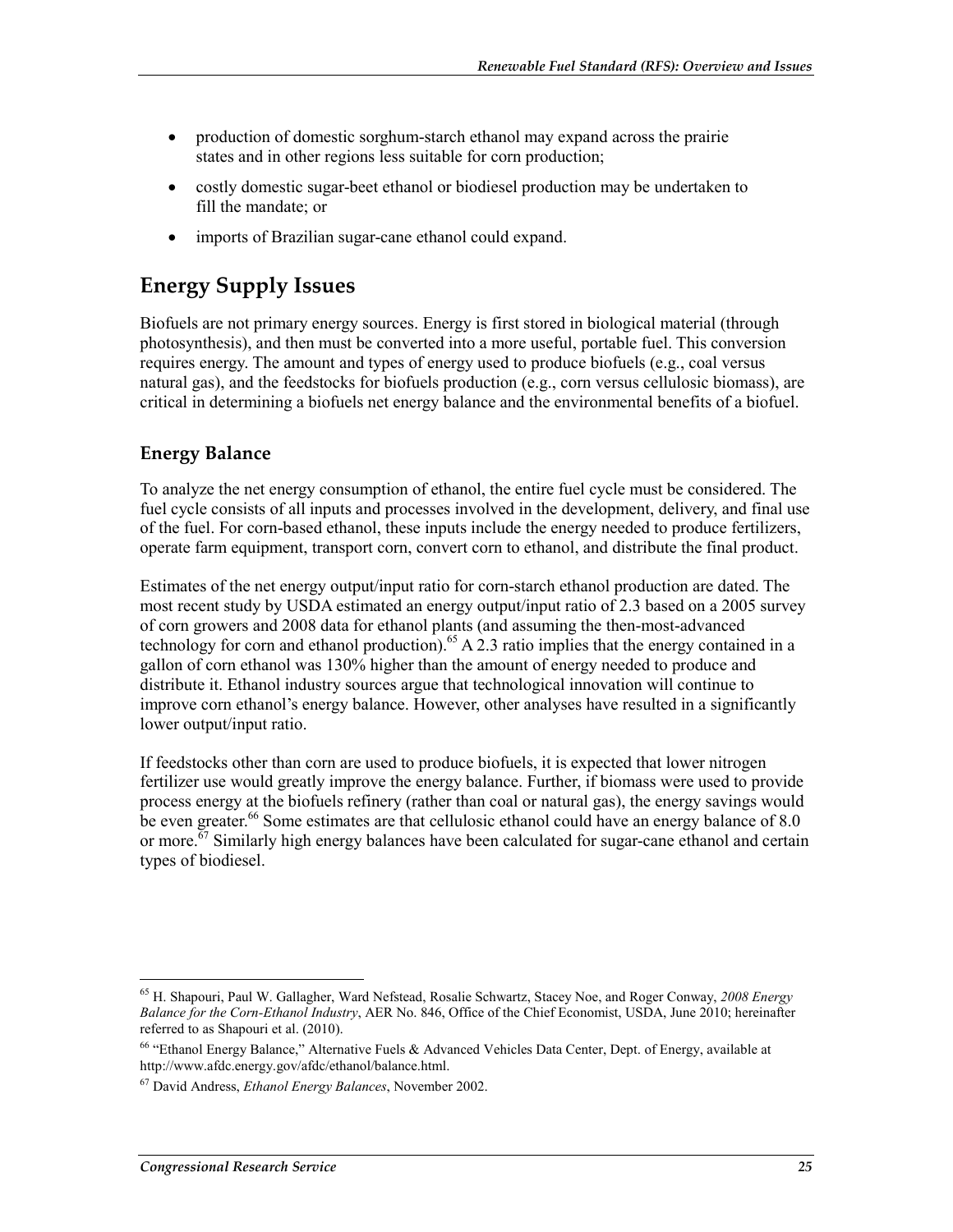#### **Natural Gas Demand**

As biofuels production increases, the total energy needed to process biomass into liquid fuel can be expected to increase. The resultant increase in energy demand will likely support higher energy prices. The two principal processing fuels used in the United States are natural gas and coal. Other fuels include electricity and biomass.

The United States has been a net importer of natural gas since the early 1980s, although the vast majority of this gas comes via pipeline from Canada. However, recent technological breakthroughs in accessing gas shale have the potential to alter long-run U.S. natural gas supplies. As a result, processing energy has diminished as an issue for biofuels production.

### **Energy Security68**

Ethanol displaces gasoline, and the benefits to energy security from ethanol, while relatively small, are still potentially important. However, biofuels' potential to play a larger role in energy security is questionable. Roughly 40% of the U.S. corn crop was used for ethanol in 2012, and the resultant ethanol only accounts for about 7% of gasoline consumption on an energy-equivalent basis.<sup>69</sup> There is considerable uncertainty regarding how quickly or how much U.S. corn production can expand. If the entire 2012 U.S. corn crop of 10.8 billion bushels were used as ethanol feedstock, the resultant 30 billion gallons of ethanol (20.6 billion gasoline-equivalent gallons, or GEG) would represent about 16% of estimated national gasoline use of approximately 132 billion gallons.<sup>70</sup> In contrast, the import share of U.S. liquid fuel consumption (crude oil and other petroleum products) was estimated at  $66\%$  in 2011.<sup>71</sup>

An expanded RFS would certainly displace petroleum consumption, but the overall effect on lifecycle fossil fuel consumption is questionable, especially if there is a large reliance on corn-based ethanol. Under the EISA RFS mandate, by 2022 biofuels will still represent about 20% of gasoline energy transportation fuel demand and 2.4% of diesel transportation fuel demand.<sup>72</sup>

The specific definition of "advanced biofuels" also affects the overall energy security picture for biofuels. For example, an expanded RFS provides an incentive to increase imports of sugar-cane ethanol, especially from Brazil. The expanded RFS also provides an incentive for imports of biodiesel and other renewable diesel substitutes from tropical countries. This would represent a "diversification" of fuel sources, not the "domestication" that some claim is true energy security.

<sup>&</sup>lt;u>.</u>  $68$  A key question in evaluating the energy security benefits or costs of an expanded RFS is "what is the definition of energy security." For many policymakers, "energy security" and "energy independence" (i.e., producing all energy within our borders) are synonymous. For others, "energy security" means guaranteeing that we have reliable supplies of energy regardless of their origin. For this section, the former definition is used.

 $69$  By volume, ethanol accounted for nearly 10% of gasoline consumption in the United States in 2012, but a gallon of ethanol yields only about 68% of the energy of a gallon of gasoline.

<sup>70</sup> This estimate is based on DOE, EIA, *Annual Energy Review 2013*, Table A1, "Total Energy Supply and Disposition Summary," Washington, December 5, 2012,, and USDA's February 8, 2013, *WASDE Report*, using comparable conversion rates.

<sup>71</sup> DOE, EIA, *Annual Energy Review 2013*, Table A1, "Total Energy Supply and Disposition Summary," Washington, December 5, 2012, at http://www.eia.gov/forecasts/aeo/er/pdf/tbla1.pdf.

 $^{72}$  Calculated by CRS based on EIA's 2013 Energy Outlook and the assumption that the BBD RFS remains fixed at 1.28 bgals through 2022.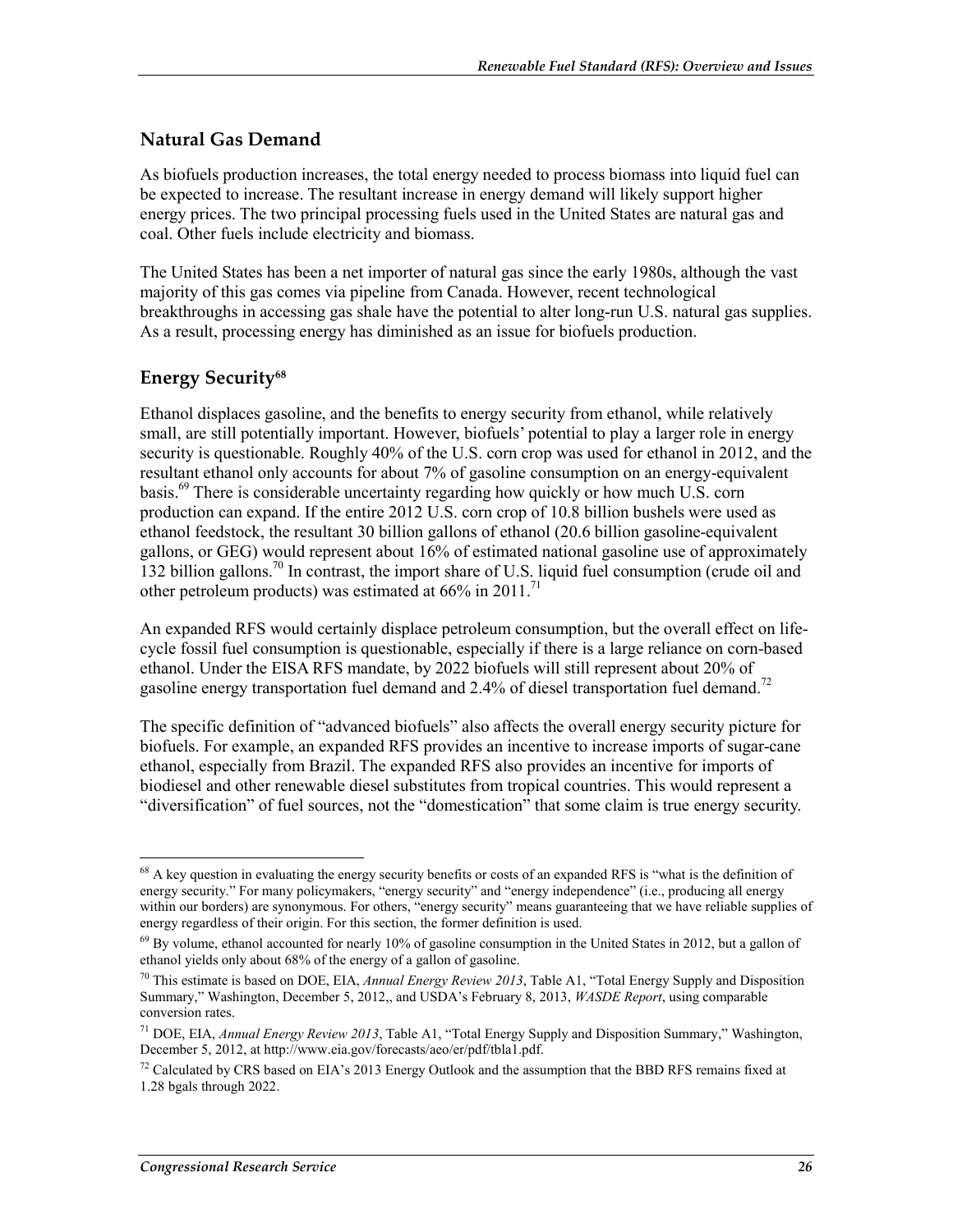#### **Energy Prices**

The effects of the expanded RFS on energy prices are uncertain. If wholesale biofuels prices are higher than gasoline prices (after all economic incentives are taken into account), then mandating higher and higher levels of biofuels would likely lead to higher gasoline pump prices. However, if petroleum prices—and thus gasoline prices—are high, the use of some biofuels might help to mitigate high gasoline prices.

Current production costs are thought to be so high for some biofuels, especially cellulosic biofuels and biodiesel from algae, that significant technological advances—or significant increases in petroleum prices—would be necessary to make them competitive with gasoline.<sup>73</sup> Without cost reductions, mandating large amounts of these fuels would likely raise fuel prices. If a price were placed on greenhouse gas emissions—perhaps through the enactment of a carbon tax—then the economics could shift in favor of these fuels despite their high production costs, as they have lower fuel-cycle and life-cycle greenhouse gas emissions (see below).

## **Ethanol Infrastructure and Distribution Issues**

In addition to the above concerns about feedstock supply for ethanol production, there also are issues involving ethanol distribution and infrastructure. Expanding ethanol production likely will strain the existing supply infrastructure. Further, expansion of ethanol use beyond the current 10% blend will require investment in entirely new infrastructure that would be necessary to handle an increasing percentage of ethanol in gasoline, or retrofitting and recertification of existing equipment. On the other hand, if drop-in fuels (i.e., petroleum-like biofuels such as biobutanol or biomass-based diesel substitutes) are produced in large quantities, some of these infrastructure issues may be mitigated, since these fuels can be used in existing infrastructure.

### **Distribution Issues**

1

Unlike petroleum products, ethanol and ethanol-blended gasoline cannot be shipped in existing U.S. pipeline infrastructure. Ethanol-blended gasoline tends to separate in pipelines due to the presence of water in the lines.<sup>74</sup> Further, ethanol is corrosive and may damage existing pipelines and storage tanks. Also, corn ethanol must be moved from rural areas in the Midwest to more populated areas, which are often located along the coasts. This shipment is in the opposite direction of existing pipeline transportation, which moves gasoline from refiners along the coast to other coastal cities and into the interior of the country. While some studies have concluded that shipping ethanol or ethanol-blended gasoline via pipeline could be feasible, no major U.S. pipeline has made the investments to allow such shipments.<sup>75</sup>

<sup>&</sup>lt;sup>73</sup> Plant-level cost-of-production (COP) data is proprietary and not readily available to the general public. News reports vary widely in their estimates of per-gallon COP for cellulosic biofuels. Furthermore, since commercial production of cellulosic biofuels is as yet minimal, most COP estimates are based on laboratory data which may not be representative of commercial scale costs.

<sup>74</sup> John Whims, "Pipeline Considerations for Ethanol," AgMRC, Sparks Companies, Inc., August 2002.

<sup>&</sup>lt;sup>75</sup> For a DOE study of the economic feasibility of a hypothetical ethanol pipeline linking large East Coast demand centers with a stable supply from the Midwest, see "Report to Congress: Dedicated Ethanol Pipeline Feasibility Study," March 2010, at http://www1.eere.energy.gov/biomass/pdfs/report\_to\_congress\_ethanol\_pipeline.pdf.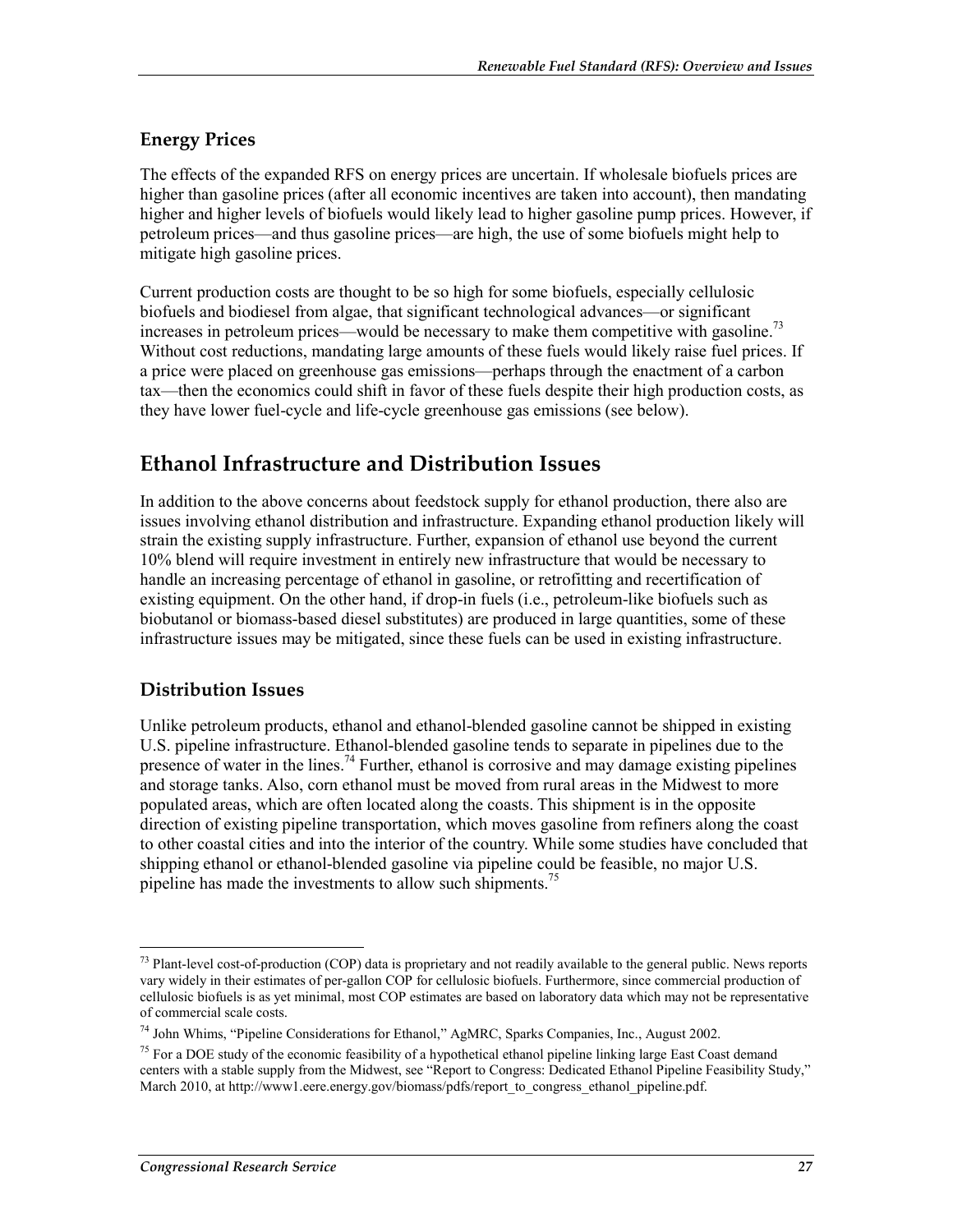The current distribution system for ethanol is dependent on rail cars, tanker trucks, and barges. These deliver ethanol to fuel terminals where it is blended with gasoline before shipment via tanker truck to gasoline retailers. However, these transport modes lead to prices higher than for pipeline transport, and the supply of current shipping options (especially rail cars) is limited. Because of these distribution issues, some pipeline operators are seeking ways to make their systems compatible with ethanol or ethanol-blended gasoline. These modifications could include coating the interior of pipelines with epoxy or some other, corrosion-resistant material. Another potential strategy could be to replace all susceptible pipeline components with newer, hardier components. However, even if such modifications are technically possible, they likely will be expensive, and could further increase ethanol transportation costs.

As non-corn biofuels play a larger role, some of the supply infrastructure concerns may be alleviated. Cellulosic biofuels potentially can be produced from a variety of feedstocks that are more widely distributed throughout the country, unlike current dependency on a single crop (corn) from one region of the country. For example, municipal solid waste is ubiquitous across the United States, and could serve as a ready feedstock for biofuels production if the technology were developed to convert it economically to fuel. Further, increased imports of biofuels from other countries could allow for greater use of biofuels, especially along the coasts.

### **The Blend Wall and Higher-Level Ethanol Blends**

More than half of all U.S. gasoline contains some ethanol (mostly blended at the 10% level or lower). A key benefit of gasoline-ethanol blends up to 10% ethanol is that they are compatible with existing vehicles and infrastructure (fuel tanks, retail pumps, etc.). All automakers that produce cars and light trucks for the U.S. market warranty their vehicles to run on gasoline with up to 10% ethanol (E10). As a result, this 10% blend has represented an upper bound (sometimes referred to as the "blend wall") to the amount of ethanol that can be introduced into the gasoline pool.76 If most or all gasoline in the country contained 10% ethanol, this would allow only for roughly 13 billion gallons, far less than the RFS mandates for 2013 onward.

For ethanol consumption to exceed the so-called "blend wall" and meet the RFS mandates, increased consumption at higher blending ratios is needed. For example, raising the blending limit from 10% to a higher ratio such as 15% or 20% would immediately expand the "blend wall" to somewhere in the range of 20 billion to 27 billion gallons. The U.S. ethanol industry is a strong proponent of raising the blending ratio.

In response to industry concerns regarding the impending blend wall, the EPA, after substantial vehicle testing, issued a partial waiver for gasoline that contains up to a 15% ethanol blend (E15) for use in model year 2001 or newer light-duty motor vehicles (i.e., passenger cars, light-duty trucks, and sport utility vehicles), but announced that no waiver would be granted for E15 use in model year 2000 and older light-duty motor vehicles, as well as in any motorcycles, heavy duty vehicles, or non-road engines.<sup>77</sup> According to the Renewable Fuel Association (RFA), the

<sup>76</sup> See CRS Report R40445, *Intermediate-Level Blends of Ethanol in Gasoline, and the Ethanol "Blend Wall."*

 $^{77}$  For details, see EPA online information site, "E15 (a blend of gasoline and ethanol)," at http://www.epa.gov/otaq/ regs/fuels/additive/e15/.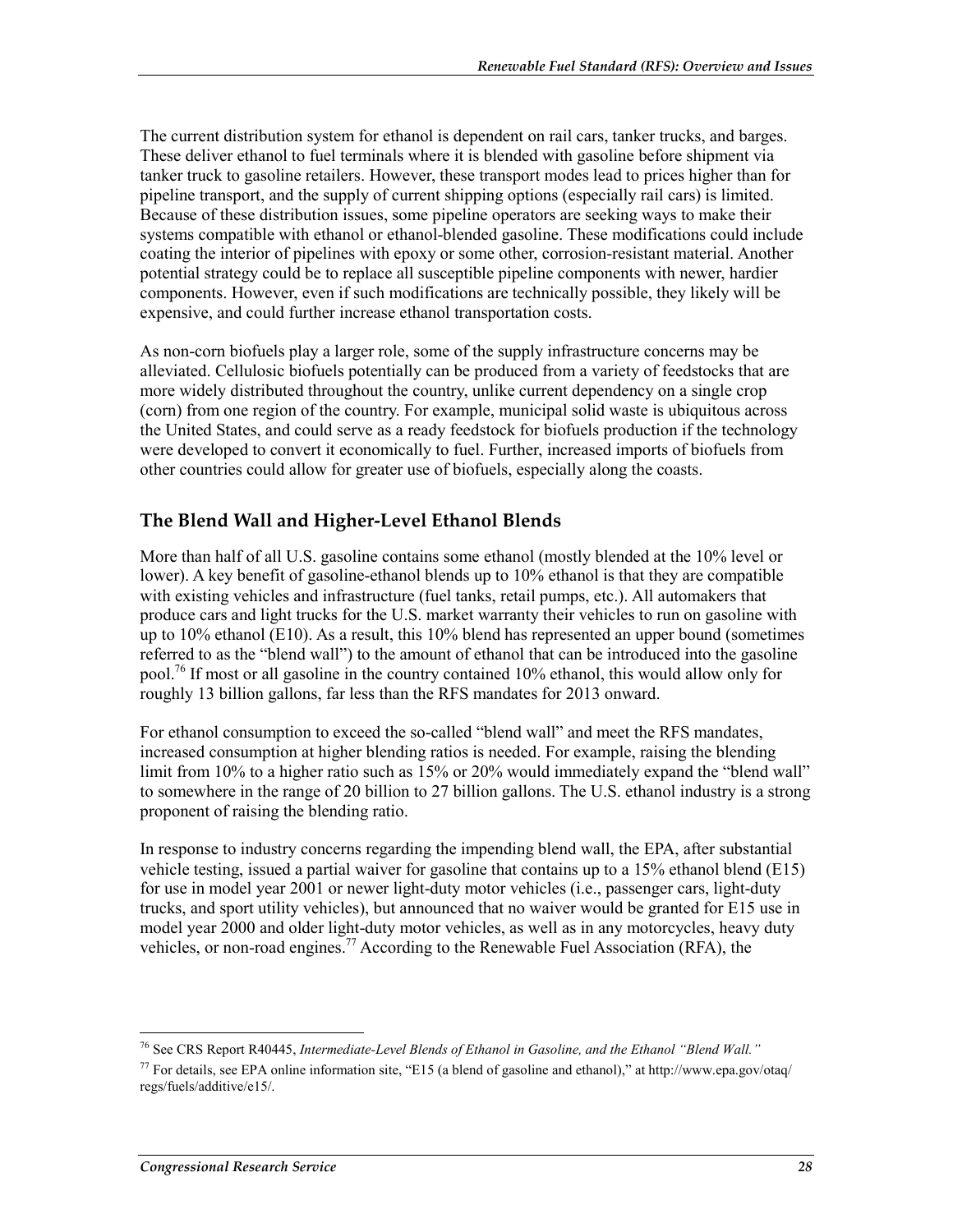approval of E15 use in model year 2001 and newer passenger vehicles covered 62% of passenger vehicles on U.S. roads at the end of 2010.<sup>78</sup>

In addition to the EPA waiver decision, fuel producers needed to register the new fuel blends and submit health effects testing to EPA. Further, numerous other changes have to occur before large numbers of gasoline stations will begin selling E15, including many approvals by states and potentially significant infrastructure changes (pumps, storage tanks, etc.). As a result, the vehicle limitation to newer models, coupled with infrastructure issues, are likely to limit rapid expansion of blending rates. Moreover, a group of engine and equipment manufacturers challenged the partial waiver in court, arguing that EPA failed to estimate the likelihood of misfueling (using E15 in equipment denied a waiver), and the economic and environmental consequences of that misfueling.<sup>79</sup> In response to these concerns, EPA requires E15 suppliers to submit to the agency misfueling mitigation plans (MMP).<sup>80</sup> Concerns over a preliminary MMP that required a fourgallon minimum purchase from some pumps supplying both E15 and E10 led to a new MMP that EPA approved in February 2013 that eliminates the four-gallon requirement as long as a fuel station has at least one dedicated E10 (or lower) pump to fuel older passenger cars and light trucks as well as non-road vehicles/engines. $81$ 

The blend wall problem is made more acute by substantial revisions in EIA's projections of U.S. transportation fuel consumption rates since the RFS was first passed into law in 2007 (**Figure 6**). At that time, EIA estimated that U.S. transportation consumers were using about 145 billion gallons of gasoline (including ethanol) per year, but that consumption would grow strongly to 176 billion gallons of gasoline by 2022—as a result, RFS mandated biofuels would represent about 19% of annual gasoline consumption. By 2013, EIA had substantially lowered its fuel consumption outlook—partly due to sustained high petroleum prices, the prolonged effects of the 2008 financial crises on consumer incomes, and significantly higher fuel economy standards on new vehicles. Instead of growth, EIA projects gasoline consumption to fall to about 120 billion gallons by 2022, thus causing the RFS mandate's share of the gasoline transportation fuel market to grow to nearly 20% of annual consumption (in gasoline-equivalent gallons).<sup>82</sup>

As of March 2012, RFA listed only 13 stations in three states offering E15 for retail sale.<sup>83</sup> Thus concerns about a rapid expansion of E15 by its opponents may be overstated, at least as of the first quarter of 2013.

<u>.</u>

 $^{78}$  "E15 Decision Opens Blend to 2 Out of 3 Vehicles; More Work Yet to be Done," RFA news release, Jan. 21, 2011.

<sup>&</sup>lt;sup>79</sup> Outdoor Power Equipment Institute (OPEI), Fact Sheet: E-15 Partial Waiver Legal Challenge, December 17, 2010. The case is *Alliance of Automobile Manufacturers et. al v. Environmental Protection Agency*. In August 2012 the D.C. Circuit held that the petitioners lacked standing because no engine or equipment owners had been injured *in fact* because little or no E15 had been introduced into commerce.

<sup>80</sup> See EPA online information site, "E15: Misfueling Mitigation Plans," at http://www.epa.gov/otaq/regs/fuels/ additive/e15/e15-mmp.htm.

 $81$  Ibid.

 $82$  Data is from EIA/DOE's 2013 Annual Energy Outlook. EIA also projects the U.S. national biodiesel transportation fuel market to show slow but steady growth (at about 1% per year) from about 47 bgals in 2012 to nearly 54 bgals by 2022. As a result, RFS BBD's share of the biodiesel transportation fuel market is projected to remain steady at about 2.5% through 2022.

<sup>83</sup> See http://www.chooseethanol.com/pages/e15-station-locations/. Accessed March 11, 2013.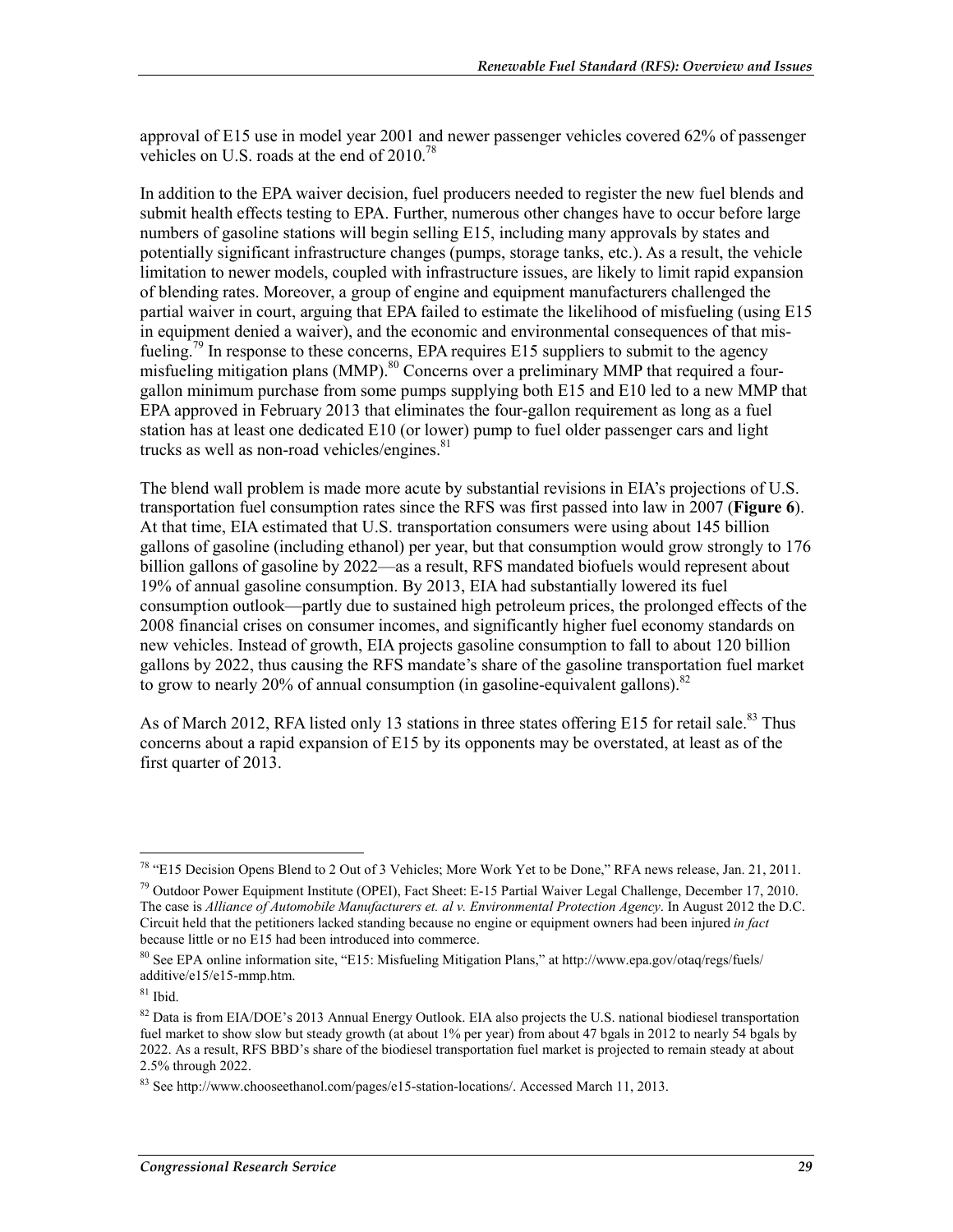

**Figure 6. EIA Long-Term Projections of U.S. National Transportation Fuel Use** 

**Source:** DOE, EIA, *Annual Energy Review 2007* and *Annual Energy Review 2013*,

Two additional options to resolving this bottleneck exist but appear to be long-run alternatives. First, increased use of ethanol in flex-fuel vehicles (FFVs) at ethanol-to-gasoline blend ratios as high as 85% (referred to as E85) is a possibility. However, increased E85 use involves substantial infrastructure development, particularly in the number of designated storage tanks and E85 retail pumps, as well as a rapid expansion of the FFV fleet to absorb larger volumes of ethanol. Infrastructure expansion will require significant investments, especially at the retail level. Installation of a new E85 pump and underground tank can cost as much as \$100,000 to \$200,000.<sup>84</sup> However, if existing equipment can be used with little modification, the cost could be less than \$10,000.

A second alternative is to expand use of processing technologies at the biofuel plant to produce biofuels in a "drop-in" form (e.g., butanol) that can be used by existing petroleum-based distribution and storage infrastructure and the current fleet of U.S. vehicles. However, more infrastructure-friendly biofuels generally require more processing than ethanol and are therefore more expensive to produce.

### **Vehicle Infrastructure Issues**

As was stated above, if a large portion of any increased RFS is met using ethanol, then the United States likely does not have the vehicles to consume the fuel. The 10% blend wall on ethanol in gasoline for conventional vehicles still poses a significant barrier to expanding ethanol

<sup>&</sup>lt;u>.</u> 84 David Sedgwick, *Automotive News*, January 29, 2007. p. 112.